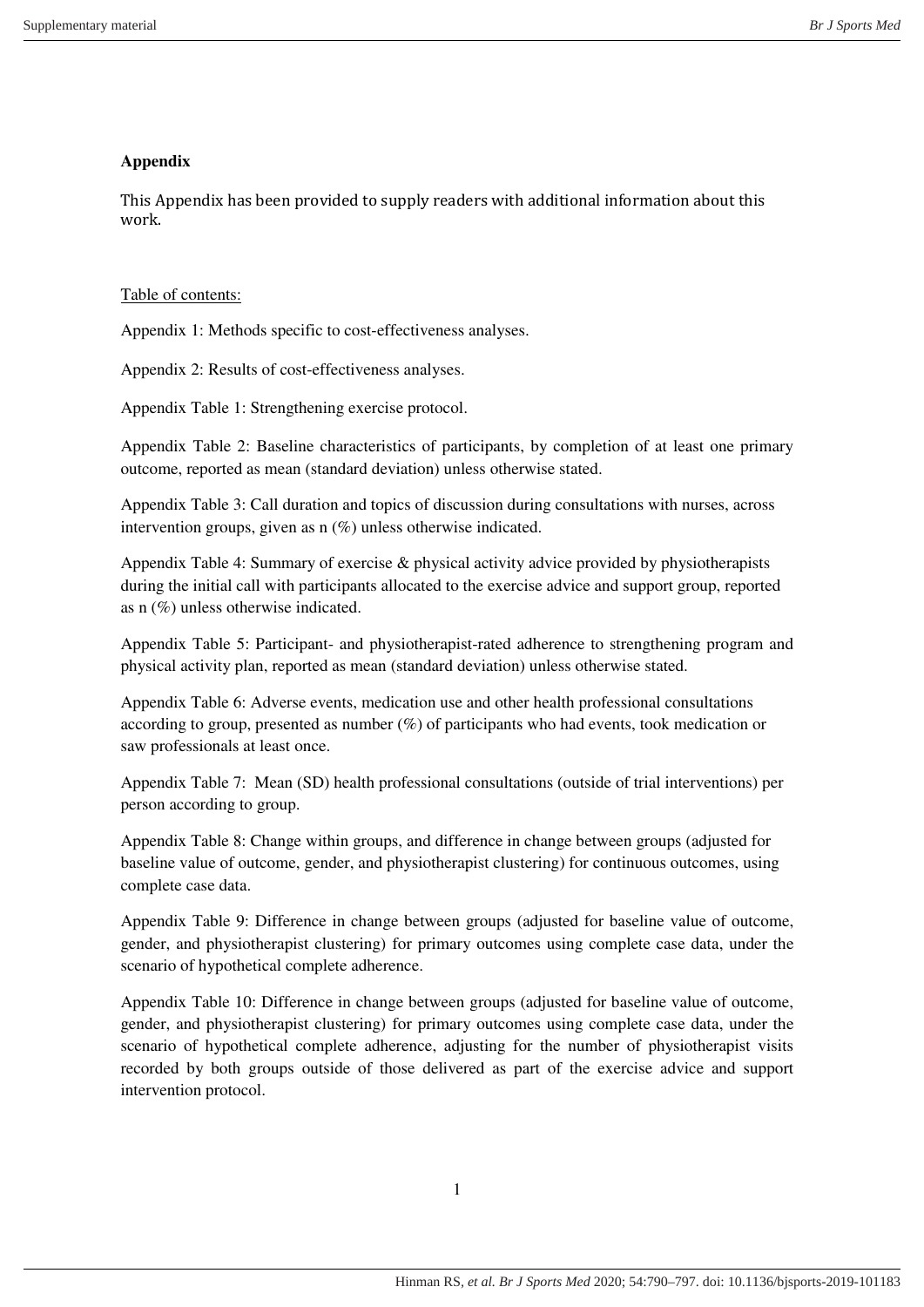Appendix Table 11: Number (percentage) of participants reporting global improvement, and satisfaction, with exercise advice relative to the existing service (adjusted for physiotherapist clustering and gender), using complete case data.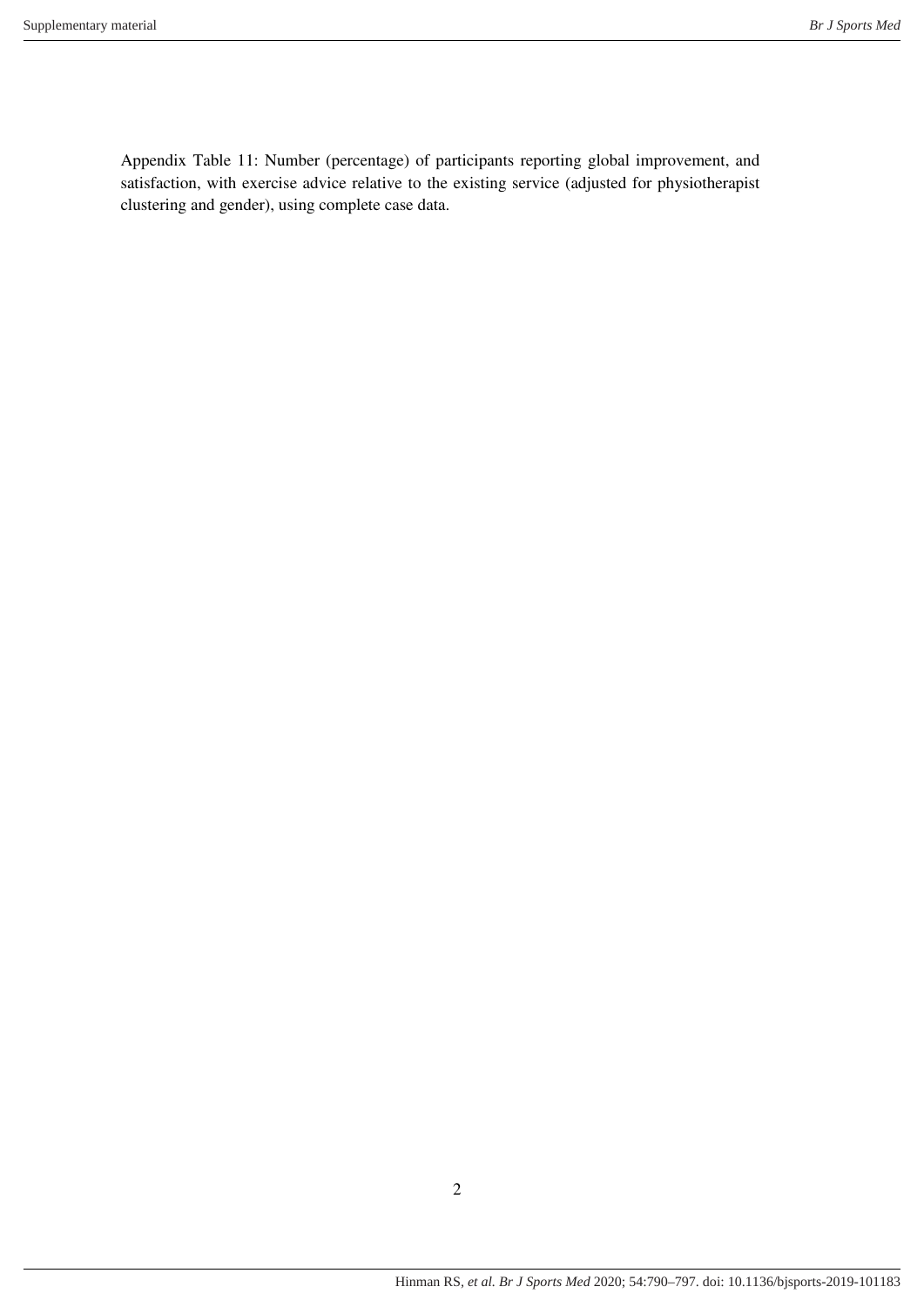#### **Appendix 1. Methods specific to cost-effectiveness analyses.**

Cost-effectiveness was determined from a societal perspective, calculating total health care-related costs during the trial irrespective of who paid. We calculated the ratio of the between-group difference in mean total costs of exercise advice and support compared to the existing service to the difference in quality-adjusted life years (QALYs) at 6 and 12 months. We also calculated costeffectiveness as the ratio of between-group mean cost difference to the difference in the primary outcomes of pain and function. The impact of greater access to physiotherapists on cost was included but we did not include the potential savings in travel and/or time costs associated with intervention. The initial fixed cost of training the physiotherapists to deliver the intervention (labour cost for the trainers and the time costs for the physiotherapists) was included. We have only considered patient benefits in terms of quality of life. We have not analysed the effects on productivity and wages here as there is potential for double counting of benefits if patients include work capacity in quality of life scores. We will report productivity changes in a subsequent paper. The between-group mean difference in costs and QALYs was calculated, with missing data replaced by multiple imputation as described in the main paper, adjusted for baseline values. Analyses of costs and quality of life were performed using  $STATA15<sup>1</sup>$  via intention-to-treat.

The adjusted comparative effects of intervention on health care costs over 6 and 12 months were estimated using a generalized linear model (with appropriate distribution and link functions chosen using a modified Park test<sup>2</sup> and Pregibon link test<sup>3</sup> with baseline costs as a covariate, and errors clustered by physiotherapist. The comparative effects of intervention on QALYs at 6 and 12 months were estimated as the area under the curve of preference based on the quality of life scores (Assessment of Quality of Life 8D (AQoL-8D)) at baseline and 6 and 12 months. Adjusted QALYs were estimated in an ordinary least squares regression analysis with baseline AQoL-8D score as a covariate.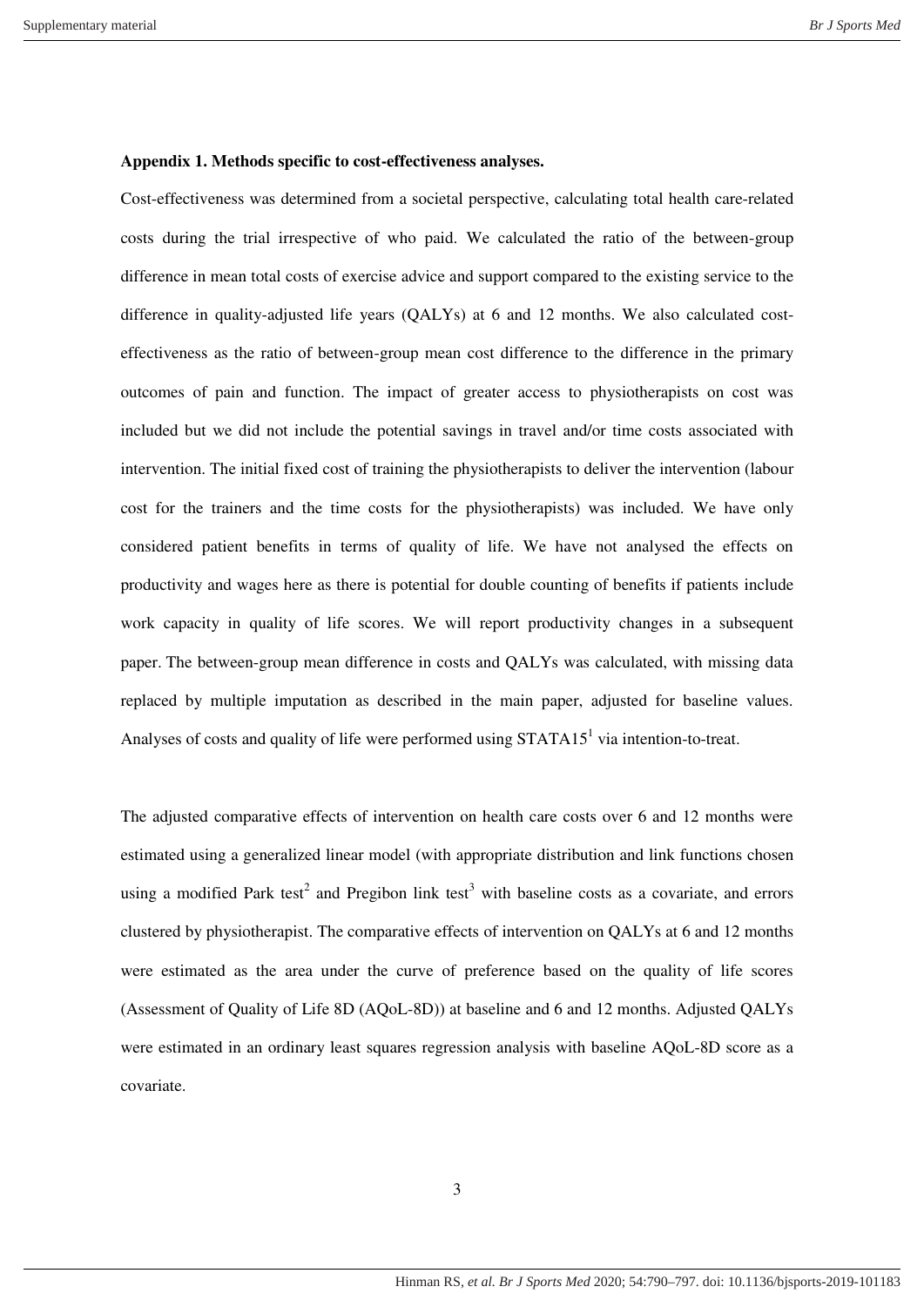Inference for cost-effectiveness was based on 1000 bootstrapped regressions of non-imputed cost and QALY data. This adjusts for missing data in calculating non-symmetric 95% confidence intervals for the ratio of incremental costs to incremental QALYs.

As an aid to interpretation, the cost-effectiveness ratio and the 95% confidence intervals were recalculated as the mean net benefit for exercise advice and support over the existing service (net benefits = difference in QALYs between groups, multiplied by the assumed willingness to pay per QALY, less the difference in cost).<sup>4</sup> The assumed critical maximum willingness to pay for a QALY of \$60,000 was based on the likelihood of previous public reimbursements of medical technologies.<sup>5</sup> We varied the critical value and using a Bayesian interpretation of the p-value, calculated the probability that exercise advice and support would have net social benefits as the willingness to pay for a QALY increased.

The primary outcome in the cost-effectiveness analysis was QALYs at 12 months, derived from the AQoL-8D using the trapezoid method. The AQoL-8D is a validated preference-based measure of quality of life on a  $0$  (death) to 1 (perfect health) scale with ratio properties such that equal absolute increments have equal value everywhere on the scale.<sup>6</sup> It is therefore suitable as a multi-attribute utility scale for the calculation of QALYs.

A unit cost of \$62.50 per physiotherapy session, and an hourly rate of \$40 was used for the training sessions based on the average hourly rate of a physiotherapist in Australia.<sup>7</sup> The cost of health carerelated resource use (hospital inpatient, prescription and non-prescription medications, medical services including hospital outpatient appointments, diagnostic tests, and other health practitioners) was collected via custom surveys at baseline and at 6 and 12 months and valued using published prices for medical and diagnostic  $costs$ ,<sup>8</sup> prescription pharmaceuticals,<sup>9</sup> non-prescription pharmaceutical<sup>10</sup> and hospital unit costs.<sup>11</sup>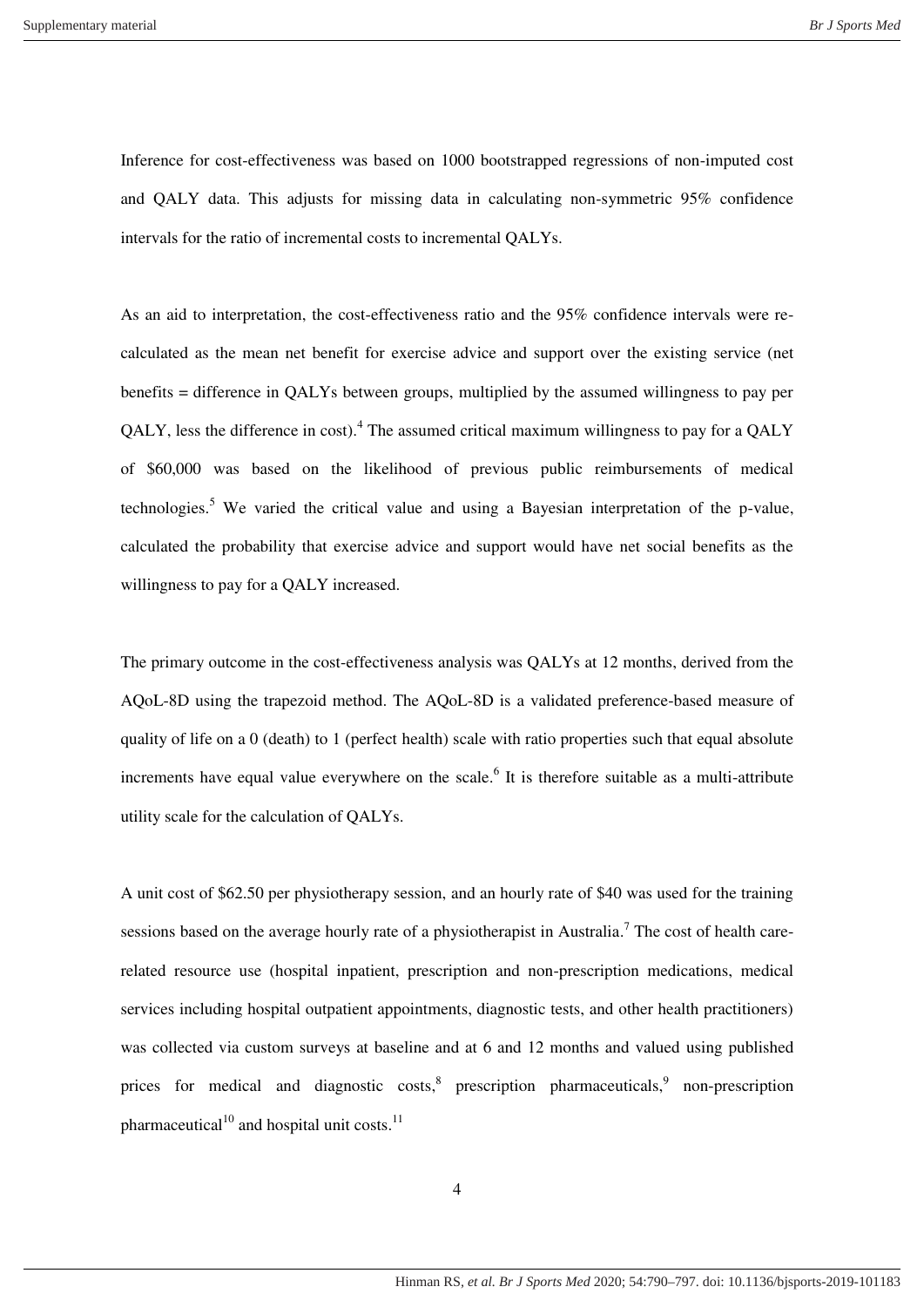The sample size was determined by the primary clinical outcomes, but with actual sample sizes of 87 per group the planned cost-effectiveness analysis had 80% power to detect an incremental cost per QALY of less than the nominated critical threshold of \$60,000. This was based on an assumed 0.05 absolute difference in QALYs and an increase in total costs of \$1000 from exercise advice and support compared to the existing service, a standard deviation of the difference in QALYs of 0.015, a standard deviation of the difference in costs in each arm of \$5000, and a -0.2 correlation between (the between-group difference in) costs and quality of life.<sup>12</sup>

#### **References**

- 1. *Stata: Release 15.1 Statistical Software.* [computer program]. College Station, TX: StataCorp; 2018.
- 2. Manning WG, Mullahy J. Estimating log models: to transform or not to transform? *J Health Econ.* Jul 2001;20:461-94.
- 3. Pregibon D. Goodness of link tests for generalized linear models. *Applied Statistics.*  1980;29:15-24.
- 4. O'Brien BJ, Briggs AH. Analysis of uncertainty in health care cost-effectiveness studies: an introduction to statistical issues and methods. *Stat Methods Med Res* 2002;11:455-68.
- 5. Harris AH, Hill SR, Chin G, et al. The role of value for money in public insurance coverage decisions for drugs in Australia: a retrospective analysis 1994-2004. *Med Decis Making.*  Sep-Oct 2008;28(5):713-22.
- 6. Richardson J, Iezzi A, Khan MA, et al. Validity and reliability of the assessment of quality of life (AQoL)-8D multi-attribute utility instrument. *Patient.* 2014;7(1):85-96.
- 7. Payscale Website. [https://www.payscale.com/research/AU/Job=Physiotherapist/Salary.](https://www.payscale.com/research/AU/Job=Physiotherapist/Salary) Accessed Jan 2019.
- 8. Medicare Benefits Schedule July 2018. *Australian Government Department of Health and Ageing.* Canberra 2018.
- 9. Australian Government Department of Health and Ageing. *Pharmaceutical Benefits Schedule July 2018.* Canberra 2018.
- 10. Chemist Warehouse. Chemist Warehouse website. [http://www.chemistwarehouse.com.au/.](http://www.chemistwarehouse.com.au/) Accessed Aug 2018.
- 11. Commonwealth of Australia. *National Hospital Cost Data Collection. Cost Report Round 24 (2017-18).* Canberra 2017.
- 12. Willan AR. Analysis, sample size, and power for estimating incremental net health benefit from clinical trial data. *Control Clin Trials.* 2001;22:228-37.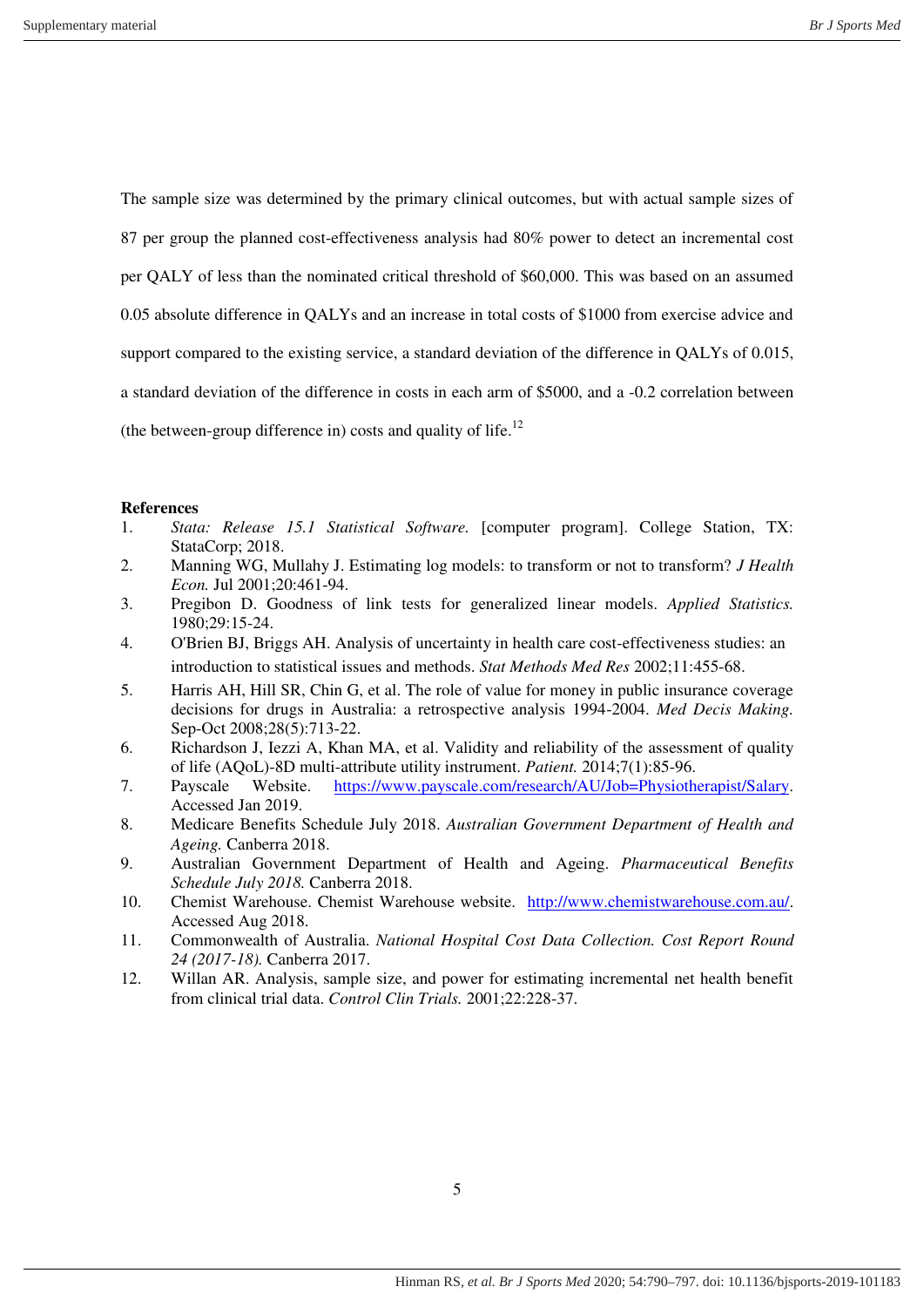#### **Appendix 2. Results of cost-effectiveness analyses.**

The direct cost of providing exercise advice and support was AUD\$514 per participant, including \$134 per person for training. Throughout the trial, 12% of reported health care costs, and 5% of AQoL-8D scores, were missing from the exercise advice and support group compared to 6 % of cost data and 2% of AQoL8D scores from the existing service group.

Table A shows the estimated cost of intervention, adjusted for baseline cost and clustering by physiotherapist. The additional cost of exercise advice and support may be offset by a reduction in the costs of other health care service use. However, we were not able to find evidence that exercise advice and support saved other health service resources compared to the existing service at 6 or 12 months. Any observed reduction in costs (in the imputed data analysis) was largely from a small number of participants who had hospital admissions in the later period (Table A). If we exclude hospital costs, the results from all analyses suggest an increase in costs with exercise advice and support of \$595 (95% CI \$246, \$943) at 6 months and \$672 (95% CI -\$5, \$1349) at 12 months.

**Table A: Mean (95% CI) difference in health care costs (\$AUD) by cost category between interventions over 6 and 12 months (generalized liner model regression Gamma with log link multiple imputation of total annual costs, adjusted for baseline cost and clustering by physiotherapist).** 

|                           | Exercise advice &       | р.    | <b>Exercise advice &amp;</b> | <b>P</b> - |
|---------------------------|-------------------------|-------|------------------------------|------------|
|                           | support $(n=87)$ vs     | value | support $(n=87)$ vs          | value      |
|                           | Existing service (n=88) |       | Existing service (n=88)      |            |
|                           | at 6 months             |       | at 12 months                 |            |
| <b>Intervention</b>       | 514                     |       | 514                          |            |
| <b>Diagnostic</b>         | $-23$ ( $-160$ , 114)   | 0.74  | 50 (-173, 274)               | 0.66       |
| <b>Drugs</b>              | $-23(-133, 86)$         | 0.67  | $-66(-163, 31)$              | 0.18       |
| <b>Hospital</b>           | 44 (-902, 990)          | 0.93  | $-1979$ $(-3933, -21)$       | 0.05       |
| <b>Medical</b>            | $13(-59, 85)$           | 0.71  | $99(-10, 201)$               | 0.07       |
| Other                     | $12(-205, 229)$         | 0.91  | $-53$ $(-267, 131)$          | 0.62       |
| <b>Total non-hospital</b> | 595 (246, 943)          | 50.01 | $672(-5, 1349)$              | 0.05       |
| <b>Total cost</b>         | 569 (-534, 1672)        | 0.31  | $-1258$ $(-3923, 1407)$      | 0.35       |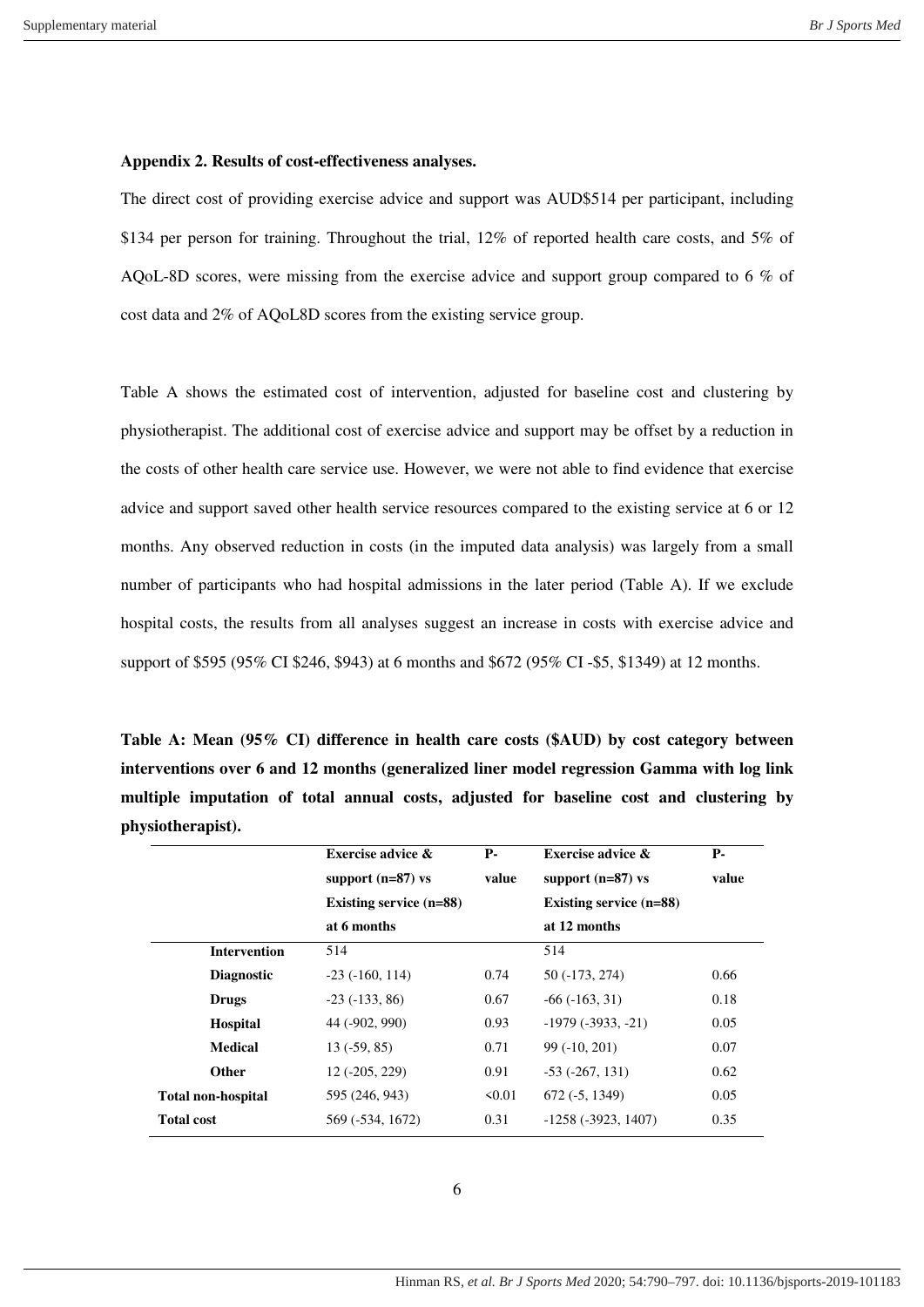There may be some advantage in terms of reduced participant time and travel in increasing access to physiotherapists. We have not accounted for this. However, since only about one third of the existing service group visited a physiotherapist over the trial (similar to about a third of the exercise advice and support participants), and potentially for reasons other than knee pain, there was no suggestion of any substantial time gains for participants from telephone-delivered exercise advice and support.

Change in quality of life was similar in each intervention group over 6 and 12 months (Table B).

**Table B: Mean (95%CI) difference in quality-adjusted life years (area under the AQoL-8D curve), with multiple imputation for missing data, and controlling for baseline quality of life and clustering by physiotherapist.** 

|              | <b>Exercise advice &amp;</b> | $P-$  | Exercise advice $\&$ P- |       |
|--------------|------------------------------|-------|-------------------------|-------|
|              | support vs Existing          | value | support vs              | value |
|              | service                      |       | <b>Existing service</b> |       |
|              | at 6 months                  |       | at 12 months            |       |
| <b>QALYs</b> | $0.003(-0.01, 0.02)$         | 0.55  | $0.005(-0.03, 0.04)$    | 0.71  |

QALYs=quality-adjusted life years

Note: Positive difference favours the exercise advice and support group

Increased access to exercise advice and support did not result in significant cost saving elsewhere in the health system to offset its higher cost of delivery. Indeed, if we remove hospital costs, the existing service was at least \$500 less expensive per participant. The analysis of the joint uncertainty around the estimates of cost-effectiveness and the net benefits of exercise advice and support using non-parametric bootstrapping (Table C) shows that we cannot be confident that exercise advice and support has net benefits, no matter how much we are willing to pay for a QALY. At \$60,000 per QALY threshold, net benefits of exercise advice and support are -\$714 (95% CI: \$-2053, \$624) at 6 months and -\$247 (95% CI: -\$14795, \$3646) at 12 months. Using only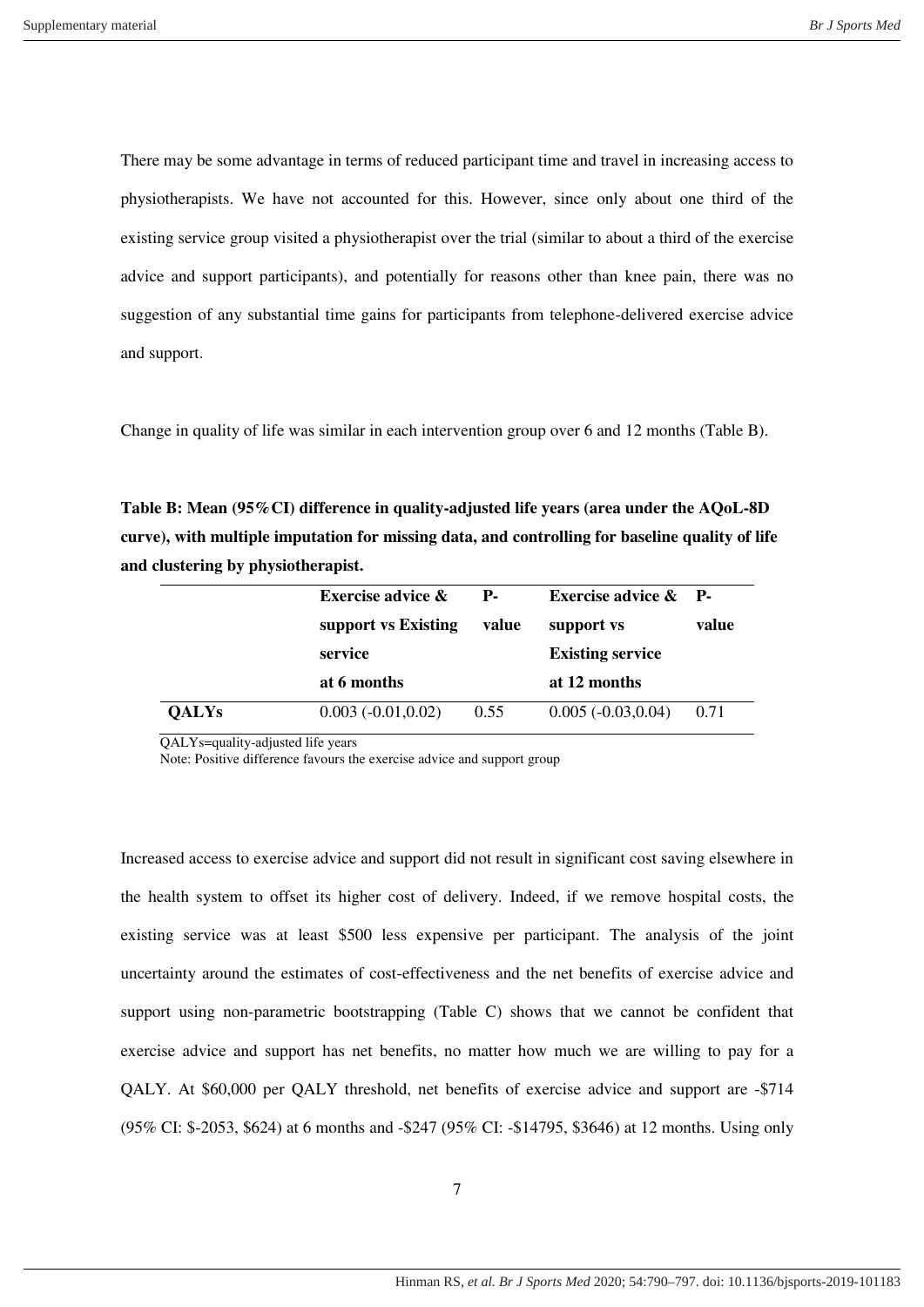non-hospital costs increased the net benefits of exercise advice and support but remained negative and non-significant, -\$605 (95% CI -\$1290, \$39) at 6 months, and -\$738 (95% CI -\$2405, \$928) at 12 months. The point estimate of net benefits is less than zero for every positive value of willingness to pay for a QALY under \$800,000, and the bootstrap estimate of lower 95% CI are less than zero for every positive value of willingness to pay for a QALY.

# **Table C: Bootstrap incremental costs in \$AUD and quality-adjusted life years (QALYs) at 6 and 12 months.**

|                    | <b>Exercise advice &amp; support vs</b> | <b>Exercise advice &amp; support vs</b> |
|--------------------|-----------------------------------------|-----------------------------------------|
|                    | <b>Existing service at 6 months</b>     | <b>Existing service at 12 months</b>    |
|                    | $(n=162)$                               | $(n=155)$                               |
| <b>Total cost</b>  | 854 (-89, 2881)                         | 392 (-4178, 10247)                      |
| Non-hospital costs | 744 (437, 1167)                         | 885 (249, 1657)                         |
| <b>OALYs</b>       | $0.002(-0.01, 0.01)$                    | $0.002(-0.02, 0.03)$                    |

Bias corrected percentile confidence intervals. At \$60,000 per QALY threshold, net benefits (95%CI) at 6 months = -\$832(95% CI:-\$1375, \$73) and at 12 months = -\$537 (-\$16735, \$3470) using total costs (does not differ substantially using non-hospital costs). Point estimate of net benefits less than zero for every positive value of willingness to pay for a QALY under \$800,000, and bootstrap estimate of lower 95% CI less than zero for every positive value of willingness to pay for a QALY.

All of the point estimates of the effects (and costs) were robust to alternative statistical analyses, although the precision of the individual estimates did vary across specifications. The estimate and the precision of the incremental cost effectiveness ratios (net benefits) were robust to variation in the specification of the regression model.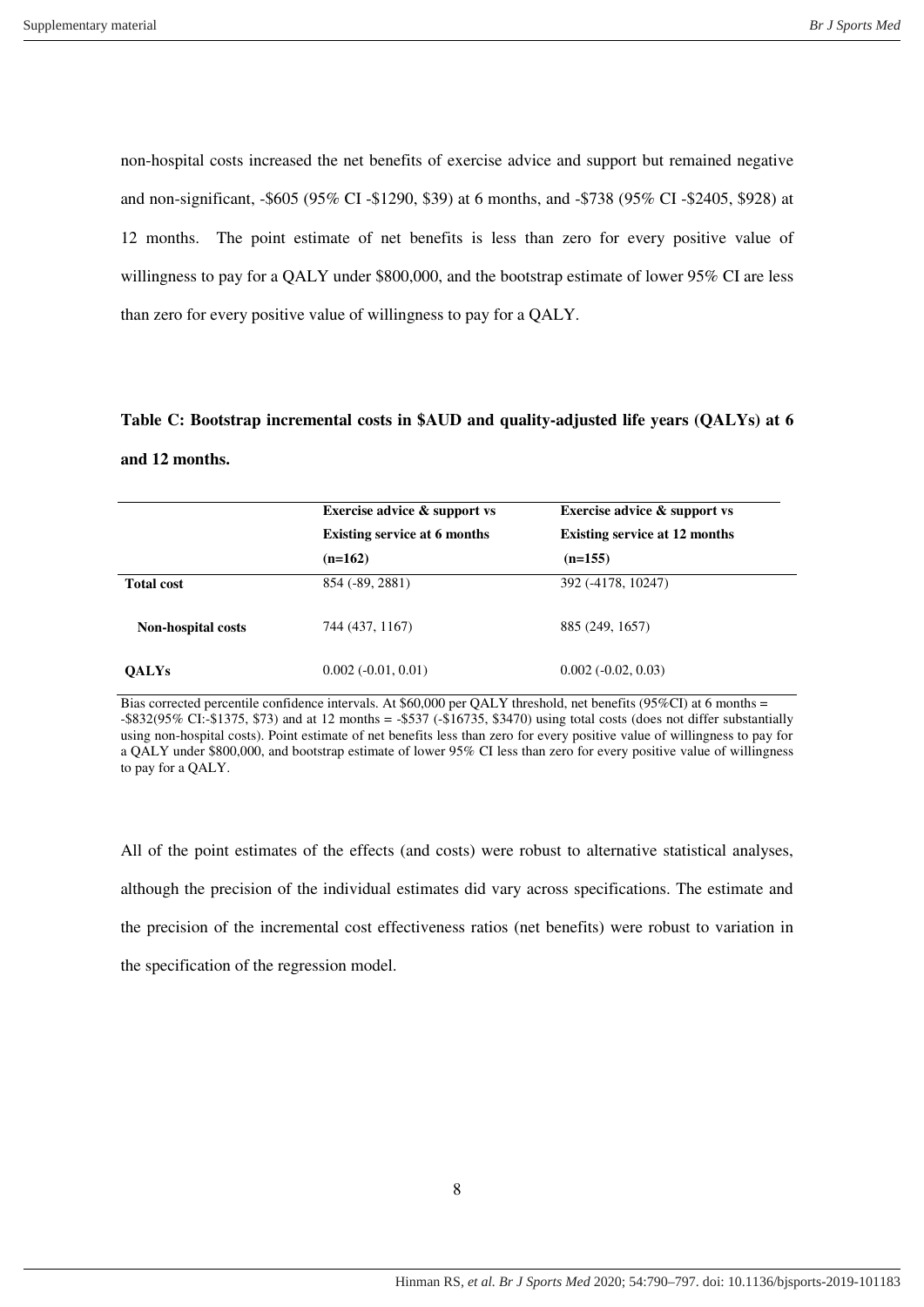## **Appendix Table 1. Strengthening exercise protocol**

|                       | 1. Quadriceps strengthening (Aim to include two exercises)  |                                                                                                       |
|-----------------------|-------------------------------------------------------------|-------------------------------------------------------------------------------------------------------|
| <b>Knee extension</b> | Seated<br>extension<br>knee<br>(with<br>A.                  | Indications: suitable first line exercise                                                             |
|                       | resistance band) with 5 second hold                         | Modifications: eliminate resistance band, reduce/increase exercise band resistance (red then green    |
|                       |                                                             | then blue then black).                                                                                |
|                       | B. Inner range quadriceps over roll with                    | Indications: Usually only required when any flare ups with seated knee extension (1A)                 |
|                       | 5 second hold                                               |                                                                                                       |
| Sit-to-stand          | C. Sit-to-stand without using hands                         | Indications: suitable first line exercise                                                             |
|                       |                                                             | Modifications: allow use of upper limbs to assist, reduce/increase chair height, hover above the seat |
|                       |                                                             | without touching down, more weight on affected leg, split leg position (affected leg closer to seat)  |
| <b>Steps</b>          | D. Step-ups                                                 | Indications: suitable progression from sit-to-stand (1C)                                              |
|                       |                                                             | <b>Modifications:</b> reduce/increase step height, hold weights (eg in hands or in backpack)          |
|                       |                                                             |                                                                                                       |
|                       | E. Forward touch-downs from a step                          | <b>Indications:</b> suitable progression from step-ups (1D)                                           |
|                       |                                                             | Modifications: reduce/increase step height, hold weights (eg in hands or backpack), lower foot        |
|                       |                                                             | without touching down                                                                                 |
| <b>Partial squats</b> | F. Partial wall squats                                      | Indications: suitable progression from sit-to-stand (1C)                                              |
|                       |                                                             | Modifications: reduce/increase hold time, increase weight on study limb                               |
|                       | 2. Hip abductor strengthening (Aim to include one exercise) |                                                                                                       |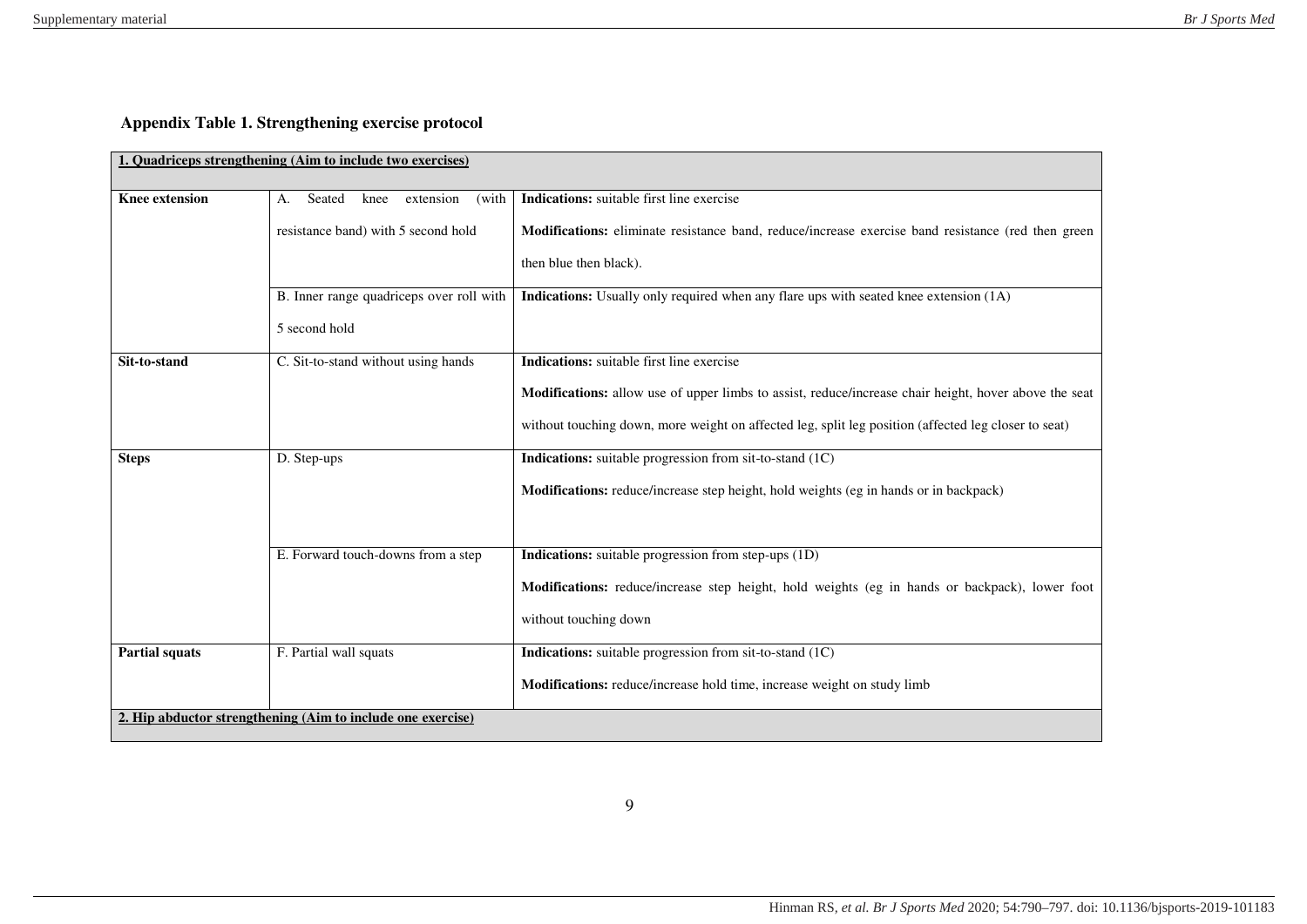| <b>Standing hip abduction</b>                     | A. Side leg raises with resistance band | Indications: suitable first line exercise                                                                             |
|---------------------------------------------------|-----------------------------------------|-----------------------------------------------------------------------------------------------------------------------|
|                                                   | in standing                             | Modifications: eliminate resistance band, reduce/increase exercise band resistance (red then green                    |
|                                                   |                                         | then blue then black), increase hold time                                                                             |
| <b>Side stepping</b>                              | B. Crab walk with resistance band       | Indications: good progression from standing leg side raises (2A)                                                      |
|                                                   |                                         | <b>Modifications:</b> reduce/increase exercise band resistance (red then green then blue then black)                  |
| <b>Standing hip abduction</b>                     | C. Wall push (hip abduction with flexed | Indications: good progression from crab walking (2B), and for variety at final session                                |
|                                                   | hip/knee) for 20 seconds, standing on   | Modifications: hold weights (eg in hands or backpack)                                                                 |
|                                                   | study limb                              |                                                                                                                       |
| 3. Hamstring strengthening (Aim for one exercise) |                                         |                                                                                                                       |
| <b>Standing knee flexion</b>                      | Standing over bench, knee curls with or | Modifications: eliminate resistance band, reduce/increase exercise band resistance (red then green                    |
|                                                   | without resistance                      | then blue then black)                                                                                                 |
| 4. Calf strengthening (Aim for one exercise)      |                                         |                                                                                                                       |
| <b>Standing</b><br>plantar-                       | Double-leg heel raises                  | Modifications: single heel raises, raises from the edge of a step, increase hold time                                 |
| flexion                                           |                                         |                                                                                                                       |
|                                                   |                                         | 5. Optional extras. Choose an extra exercise from any of those listed above, or one from the list below, if required: |
| Quadriceps/hip/trunk                              | Controlled squats with trunk<br>A.      | Modifications: reduce/increase squat depth, increase hold time, increase weight on study limb, single                 |
| strength/stability                                | extension, holding onto a chair         | limb only                                                                                                             |
| Hip mobility/stretch                              | B. Deep lunges holding onto back of     | Modifications: increase lunge depth                                                                                   |
|                                                   | chair/bench                             |                                                                                                                       |
| Hip<br>extensor                                   | C. Double-leg bridging in supine        | Modifications: increase hold time, asymmetrical leg bridge, single-leg bridge, single-leg bridge with                 |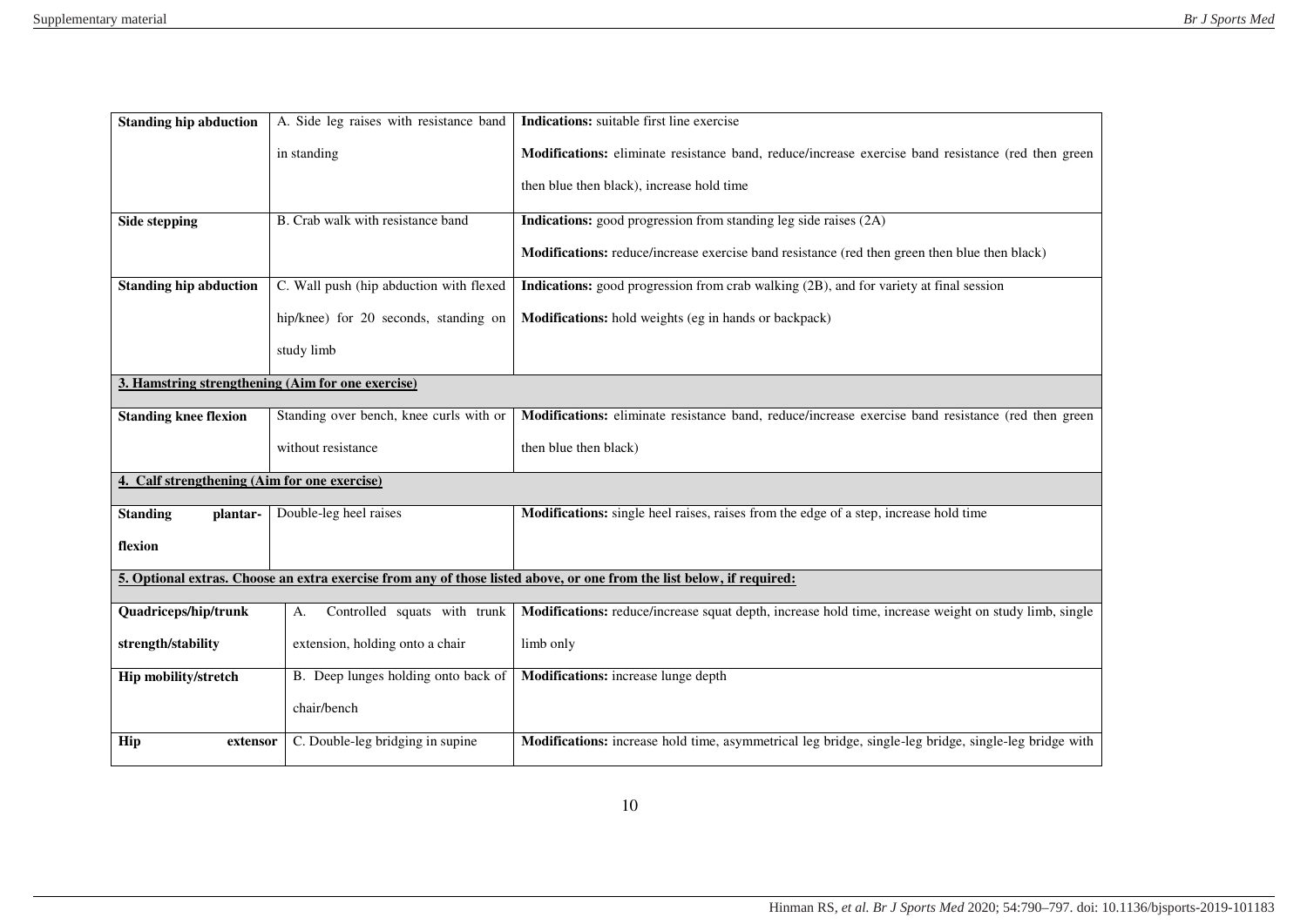| .<br>. .<br>$\sim$ | contr:<br>alatera:<br>$\alpha$<br>raised<br>-10 |
|--------------------|-------------------------------------------------|
|                    |                                                 |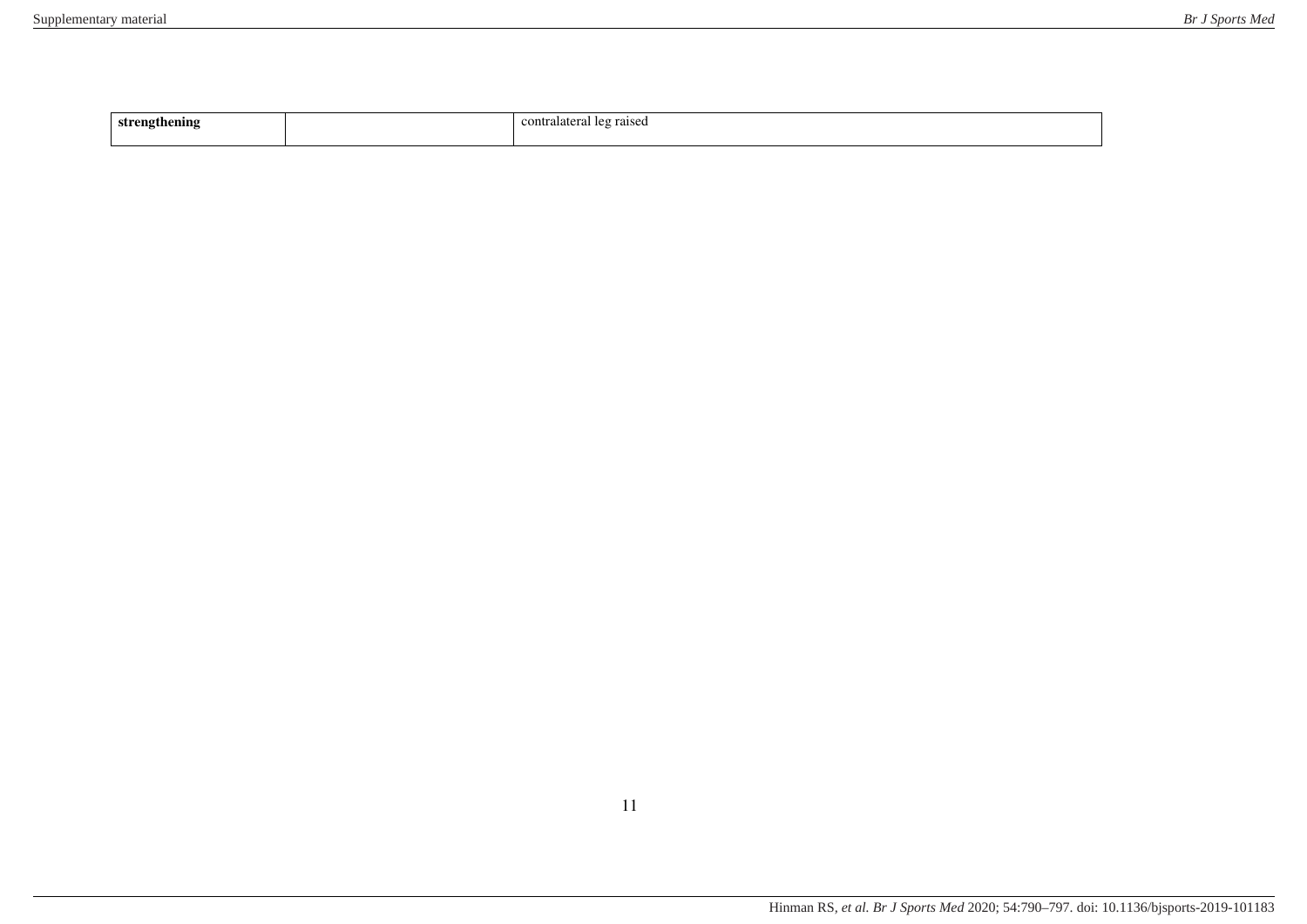|                                                    | Missing at least one primary outcome at |                       | Missing at least one primary outcome at |                            |                       |             |
|----------------------------------------------------|-----------------------------------------|-----------------------|-----------------------------------------|----------------------------|-----------------------|-------------|
|                                                    |                                         | 6 months              |                                         |                            | 12 months             |             |
|                                                    | <b>Missing</b><br>$(n=10)$              | Complete<br>$(n=165)$ | $\mathbf P$                             | <b>Missing</b><br>$(n=17)$ | Complete<br>$(n=158)$ | $\mathbf P$ |
|                                                    |                                         |                       |                                         |                            |                       |             |
| Group, $n$ (%)                                     |                                         |                       | 0.53                                    |                            |                       | 0.08        |
| Existing service                                   | 6(60)                                   | 82 (50)               |                                         | 12(71)                     | 76 (48)               |             |
| Exercise advice & support                          | 4(40)                                   | 83 (50)               |                                         | 5(29)                      | 82 (52)               |             |
| Age (years)                                        | 62.3(7.9)                               | 62.5(8.7)             | 0.96                                    | 62.6(8.5)                  | 62.4(8.6)             | 0.92        |
| Female, n (%)                                      | 3(30)                                   | 107(65)               | 0.03                                    | 7(41)                      | 103(65)               | 0.05        |
| Height (m)                                         | 1.7(0.1)                                | 1.7(0.1)              | 0.23                                    | 1.7(0.1)                   | 1.7(0.1)              | 0.31        |
| Body mass (kgs)                                    | 98 (17)                                 | 89 (21)               | 0.17                                    | 100(23)                    | 88 (21)               | 0.02        |
| Body mass index $(kg/m2)$                          | 32.5(3.3)                               | 31.0(7.4)             | 0.54                                    | 34.0(7.3)                  | 30.8(7.1)             | 0.08        |
| State/territory of residence, n (%)                |                                         |                       |                                         |                            |                       |             |
| Victoria                                           |                                         |                       | 0.11                                    |                            |                       | 0.62        |
| New South Wales                                    | 1(10)                                   | 30(18)                |                                         | 1(6)                       | 30(19)                |             |
| Queensland                                         | 2(20)                                   | 31(19)                |                                         | 2(12)                      | 31(20)                |             |
| Western Australia                                  | 2(20)                                   | 35(21)                |                                         | 5(29)                      | 32(20)                |             |
| South Australia                                    | 0(0)                                    | 22(13)                |                                         | 3(18)                      | 19(12)                |             |
| Tasmania                                           | 0(0)                                    | 21(13)                |                                         | 1(6)                       | 20(13)                |             |
| <b>Australian Capital Territory</b>                | 1(10)                                   | 7(4)                  |                                         | 1(6)                       | 7(4)                  |             |
| Northern Territory                                 | 2(20)                                   | 5(3)                  |                                         | 1(6)                       | 6(4)                  |             |
| Geographical location, n $(\%)^f$                  |                                         |                       | 0.89                                    |                            |                       | 0.027       |
| Major cities                                       | 5(50)                                   | 94 (57)               |                                         | 10(59)                     | 89 (56)               |             |
| Inner regional                                     | 2(20)                                   | 41(25)                |                                         | 3(18)                      | 40(25)                |             |
| Outer regional                                     | 2(20)                                   | 21(12)                |                                         | 3(18)                      | 20(13)                |             |
| Remote                                             | 1(10)                                   | 8(5)                  |                                         | 0(0)                       | 9(6)                  |             |
| Very remote                                        | 0(0)                                    | 1(1)                  |                                         | 1(5)                       | 0(0)                  |             |
| Currently employed, n (%)                          | 6(60)                                   | 80(49)                | 0.48                                    | 9(53)                      | 77 (49)               | 0.74        |
| Problems in other joints, $n$ (%)                  |                                         |                       |                                         |                            |                       |             |
| Hand                                               | 2(20)                                   | 68 (41)               | 0.18                                    | 5(29)                      | 65(41)                | 0.35        |
| Neck                                               | 4(40.0)                                 | 52(32)                | 0.58                                    | 6(35)                      | 50(32)                | 0.76        |
| Back                                               | 7(70)                                   | 79 (48)               | 0.17                                    | 11(65)                     | 75 (48)               | 0.18        |
| Hip                                                | 4(40)                                   | 55 (33)               | 0.66                                    | 5(29)                      | 54 (34)               | 0.69        |
| Foot                                               | 3(30)                                   | 68(41)                | 0.48                                    | 6(35)                      | 65(41)                | 0.64        |
| Shoulder                                           | 4(40)                                   | 55 (33)               | 0.66                                    | 7(41)                      | 52(33)                | 0.49        |
| Treatment expectations, $n$ (%)                    |                                         |                       | 0.58                                    |                            |                       | 0.71        |
| No effect                                          | 0(0)                                    | 2(1)                  |                                         | 0(0)                       | 2(1)                  |             |
| Minimal improvement                                | 0(0)                                    | 18(11)                |                                         | 1(6)                       | 17(11)                |             |
| Moderate improvement                               | 4(40)                                   | 84 (51)               |                                         | 7(41)                      | 81 (51)               |             |
| Large improvement                                  | 6(60)                                   | 60(36)                |                                         | 9(53)                      | 57 (36)               |             |
| Complete recovery                                  | 0(0)                                    | 1(1)                  |                                         | 0(0)                       | 1(1)                  |             |
| Symptom duration (years)                           | 8.8(9.4)                                | 9.7(8.0)              | 0.73                                    | 8.4(8.5)                   | 9.8(8.0)              | 0.50        |
| Consulted doctor for knee pain, n $(\%)^{\dagger}$ | 10(100)                                 | 162 (98)              | 0.67                                    | 16(94)                     | 156 (989)             | 0.16        |
| Current medication use, n $(\%)^{\dagger}$         |                                         |                       |                                         |                            |                       |             |
| Analgesia (paracetamol combinations)               | 6(60)                                   | 95(58)                | 0.88                                    | 9(53)                      | 92(58)                | 0.68        |
| Analgesia (opioids)                                | 0(0)                                    | 5(3)                  | 0.58                                    | 1(6)                       | 4(3)                  | 0.43        |
| Non-steroidal anti-inflammatories                  | 2(20)                                   | 52 (32)               | 0.44                                    | 5(29)                      | 49 (31)               | 0.89        |
| COX-2 inhibitors                                   | 0(0)                                    | 12(7)                 | 0.38                                    | 2(12)                      | 10(6)                 | 0.40        |
| Topical anti-inflammatories                        | 1(10)                                   | 40(24)                | 0.30                                    | 5(29)                      | 36(23)                | 0.54        |
|                                                    |                                         |                       |                                         |                            |                       |             |
| Overall average knee pain (NRS)                    | 5.7(1.2)                                | 6.0(1.5)              | 0.53                                    | 5.7(1.3)                   | 6.0(1.5)              | 0.41        |
| Physical function (WOMAC)                          | 27.4(9.8)                               | 28.6 (11.2)           | 0.74                                    | 27.8(10.3)                 | 28.6 (11.2)           | 0.76        |
| Average pain on walking (NRS)                      | 6.0(1.8)                                | 5.7(2.1)              | 0.70                                    | 5.9(1.9)                   | 5.7(2.1)              | 0.70        |
| Pain on daily activities (WOMAC)                   | 7.0(3.1)                                | 8.4(3.1)              | 0.15                                    | 7.8(3.0)                   | 8.4(3.1)              | 0.45        |
|                                                    |                                         | 12                    |                                         |                            |                       |             |

**Appendix Table 2. Baseline characteristics of participants, by completion of at least one primary outcome, reported as mean (standard deviation) unless otherwise stated. P-values based on t-tests for continuous characteristics and chi-squared test statistics for categorical characteristics.**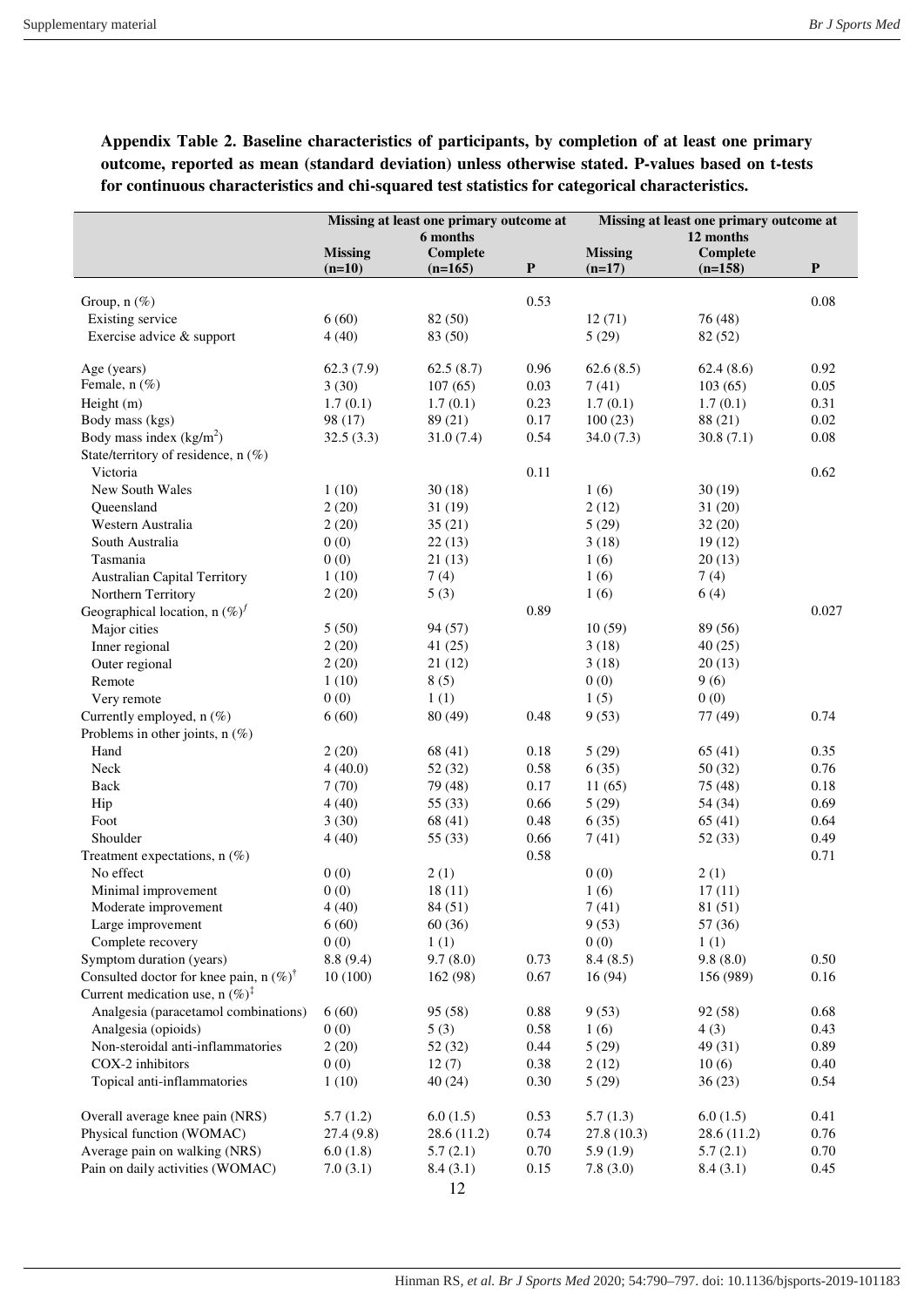| Self-efficacy for pain (ASES)         | 5.5(2.1)   | 5.9(1.8)   | 0.52 | 5.8(1.8)   | 5.9(1.9)   | 0.91 |
|---------------------------------------|------------|------------|------|------------|------------|------|
| Self-efficacy for function (ASES)     | 7.1(1.7)   | 7.5(1.8)   | 0.42 | 7.1(2.4)   | 7.6(1.7)   | 0.30 |
| Fear of movement (BFMS)               | 13.6(4.4)  | 12.9(3.7)  | 0.55 | 13.9(3.8)  | 12.8(3.7)  | 0.23 |
| Physical activity (PASE)              | 196 (79)   | 165(86)    | 0.27 | 217 (98)   | 161(83)    | 0.01 |
| Barriers to physical activity (BtPAS) | 32.0(7.9)  | 28.0(15.6) | 0.43 | 30.5(9.9)  | 28.0(15.7) | 0.53 |
| Benefits of physical activity (BoPAS) | 57.4 (6.6) | 56.2(8.6)  | 0.68 | 54.4 (7.0) | 56.5(8.6)  | 0.32 |
| Health-related quality of life (AOoL) | 0.7(0.1)   | 0.7(0.2)   | 0.35 | 0.7(0.2)   | 0.7(0.2)   | 0.98 |

 $\ell$ based on residential postcode, in accordance with Australian Statistical Geography Standard; <sup>†</sup>at any time; <sup>‡</sup>defined as at least once per week over the prior month; NRS=numerical rating scale (0-10; higher scores indicate worse pain); WOMAC= Western Ontario and McMaster Universities Osteoarthritis Index (pain subscale 0-20; physical function subscale 0-68; higher scores indicate worse pain/function); ASES= Arthritis Self-Efficacy Scale (1-10; higher scores indicate greater self-efficacy); BFMS= Brief Fear of Movement Scale (0-24; higher scores indicate lower fear of movement); PASE=Physical Activity Scale for the Elderly (0->400; higher scores indicate better physical activity); BtPAS= Barriers to Physical activity Scale (0-92; higher scores indicate greater perceived barriers); BoPAS= Benefits of Physical Activity Scale (14-70; higher scores indicate greater perceived benefits); AQoL=Assessment of Quality of Life instrument, (-0.04-1.0; higher scores indicate better quality of life); COX-2= cyclooxygenase-2.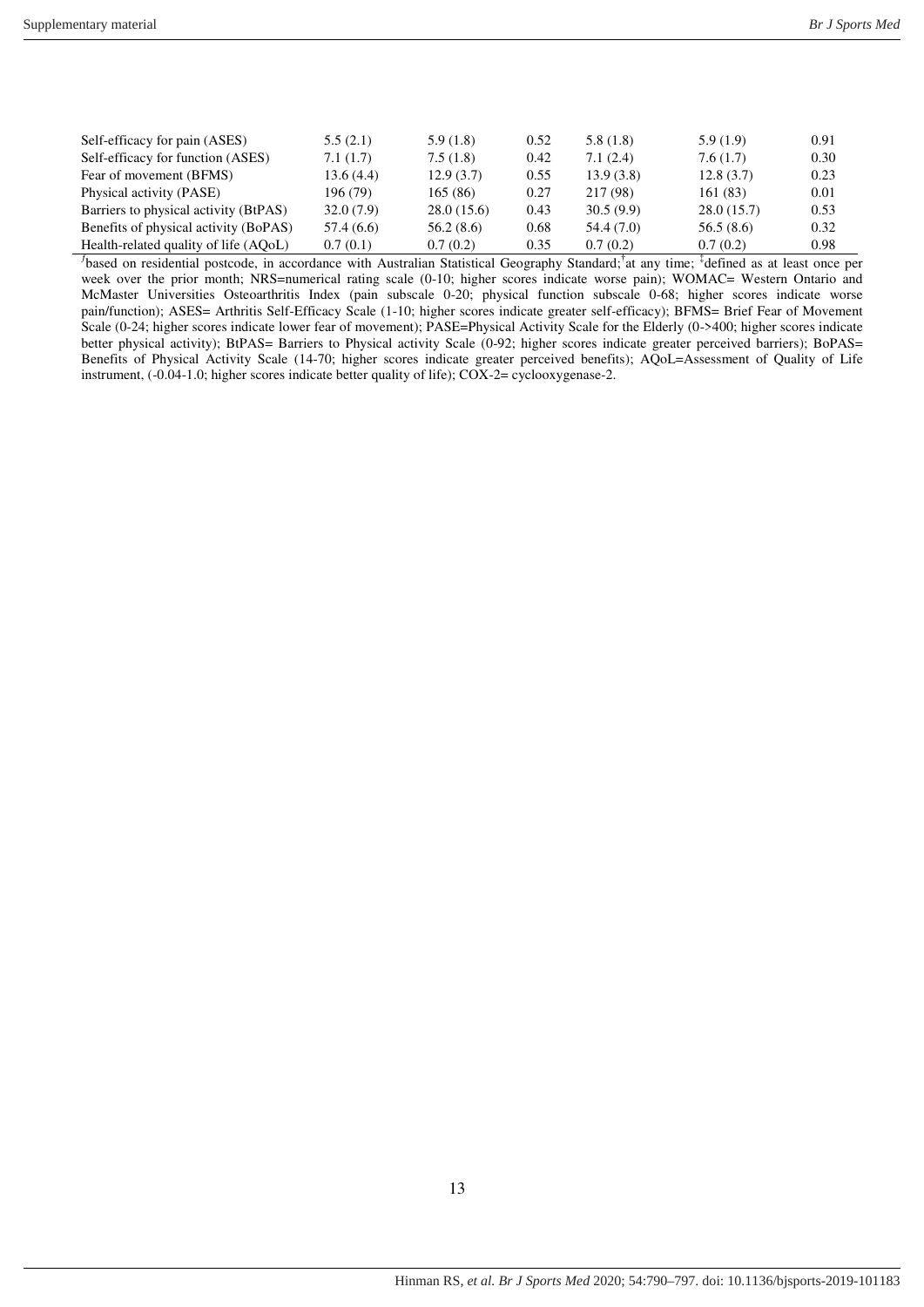**Existing service**   $(n=85)$ <sup>†</sup> **Exercise advice & support**   $(n=84)$ <sup>†</sup> Nurse 1, participants Nurse 2, participants Nurse 3, participants Nurse 4, participants Mean (SD) Call duration (mins) 60 (71) 11 (13) 4 (4) 10 (12) 41 (10) 64 (76) 10 (12)  $0(0)$ 10 (12) 42 (8) Exercise & activity Tai Chi 13 (15) 21 (25) Nordic walking 22 (26) 40 (48) Strength training 80 (94) 77 (92) Pilates 6(7)  $10(12)$  6(7) Warm water exercise 82 (97) 84 (100) Cycling  $4 (5)$   $3 (4)$ Gentle exercises  $1(1)$   $0(0)$ **Medications** Non-steroidal anti-inflammatories 61 (72) 67 (80) Analgesia 79 (93) 76 (91) Complementary therapies/supplements 32 (38) 28 (33) Knee injections  $7 (8)$  3 (4) Fish Oil/Vitamin D  $8(9)$   $4(5)$ <br>Creams  $1(1)$   $0(0)$ Creams  $1 (1)$  0 (0) Heat/cold packs  $0 \tag{0}$  1 (1) Acupuncture  $0 \tag{0} 0$   $2 \tag{2} 2$ Other topics Disability services  $0(0)$   $0(0)$ Dealing with pain 83 (98) 82 (98) 82 (98) Peer support group  $2(2)$   $4(5)$ Service navigation  $17 (20)$  13 (16) Medical management 31 (37) 30 (36) Aids for daily living  $12(14)$   $4(5)$ Social aspects  $4(5)$   $4(5)$ Social security services 1 (1) 1 (1) Falls  $40 (47)$   $38 (45)$ Diet 84 (99) 83 (99) Employment/vocational rehabilitation 6 (7) 11 (12) Footwear/podiatry 78 (92) 76 (91) Mood (depression/anxiety) 8 (9) 13 (16) Suggestion to see a physiotherapist\* 60 (97) 59 (100) Suggestion to see other allied health professional\*  $8(13)$   $7(12)$ Dietician  $2(3)$   $3(5)$ Pharmacist  $1 (2)$  0 (0) Podiatrist Not reported 3 (5) 2 (3) 3 (5) 1 (2)

**Appendix Table 3. Call duration and topics of discussion during consultations with nurses, across intervention groups, given as n (%) unless otherwise indicated.** 

 $^{\dagger}$ n=3 did not have a consultation with nurse; \*Obtained in n= 62 participants (existing service) and n=59 (exercise advice & support) only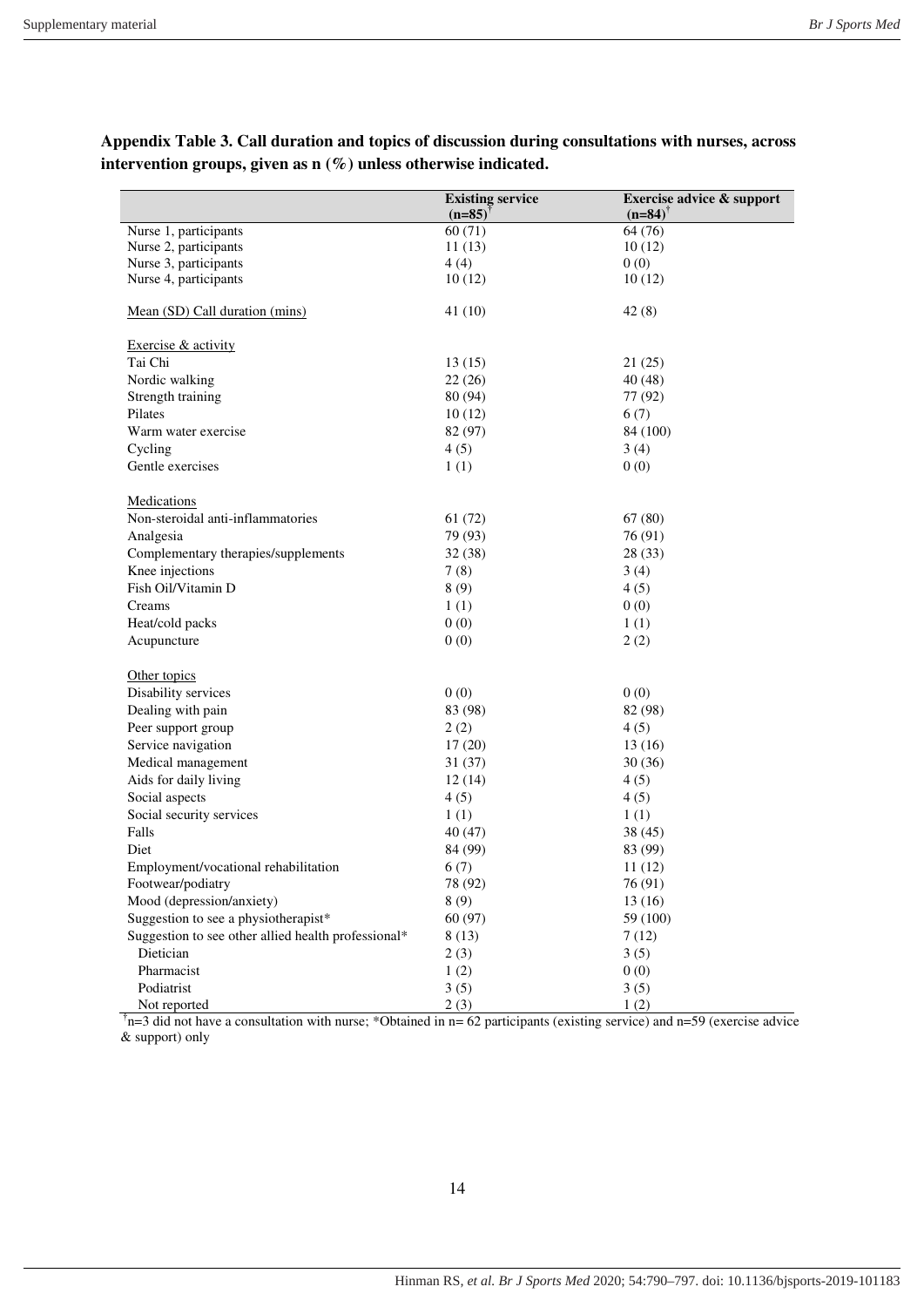**Appendix Table 4: Summary of exercise & physical activity advice provided by physiotherapists during the initial call with participants allocated to the exercise advice and support group, reported as n (%) unless otherwise indicated.** 

|                                                                                                | <b>Exercise advice</b><br>& support<br>$(n=84)$ <sup>†</sup> |
|------------------------------------------------------------------------------------------------|--------------------------------------------------------------|
| Patient understanding about osteoarthritis and its effects                                     |                                                              |
| Participant had read osteoarthritis information                                                | 70 (83)                                                      |
| Health literacy topics discussed:                                                              |                                                              |
| Common predisposing factors (e.g. overweight)                                                  | 66 (79)                                                      |
| X-rays do not necessarily relate to severity of symptoms                                       | 68 (81)                                                      |
| Osteoarthritis does not necessarily get worse with age                                         | 75 (89)                                                      |
| Awareness about impact of weight reduction on symptoms                                         | 61 (73)                                                      |
| Other                                                                                          | 41 (49)                                                      |
| Current main 3 functional limitations for the participant                                      | 83 (99)                                                      |
| Patient knowledge about minimising personal impact of osteoarthritis                           |                                                              |
| Participant had read information about self-management strategies                              | 63(75)                                                       |
| Determined if participant knew which treatments have the greatest effect on symptoms           | 73 (87)                                                      |
| Discussed/summarised main areas of self-management                                             | 81 (96)                                                      |
|                                                                                                |                                                              |
| <b>Focus of initial consultation</b>                                                           |                                                              |
| Specific strengthening exercises only                                                          | 31(37)<br>13(15)                                             |
| Physical activity plan only<br>Both specific strengthening exercise and physical activity plan | 40(48)                                                       |
|                                                                                                |                                                              |
| <b>Motivation</b>                                                                              |                                                              |
| Record personal motivator/s                                                                    | 83 (99)                                                      |
|                                                                                                |                                                              |
| <b>Action planning strategies used</b>                                                         |                                                              |
| Memory prompts                                                                                 | 42(50)                                                       |
| Back-up plans                                                                                  | 21(25)                                                       |
| Procrastination/thinking strategy                                                              | 20(24)<br>23(27)                                             |
| <b>Supports</b>                                                                                | 33(39)                                                       |
| Symptom management plan<br>Tracking progress                                                   | 42(50)                                                       |
|                                                                                                |                                                              |
| Participant confidence to carry out agreed actions                                             |                                                              |
| High                                                                                           | 63(75)                                                       |
| Medium                                                                                         | 20(24)                                                       |
| Low                                                                                            | 0(0)                                                         |
|                                                                                                |                                                              |

 $\phi$ <sup>†</sup>n=3 did not have consultation with physiotherapist.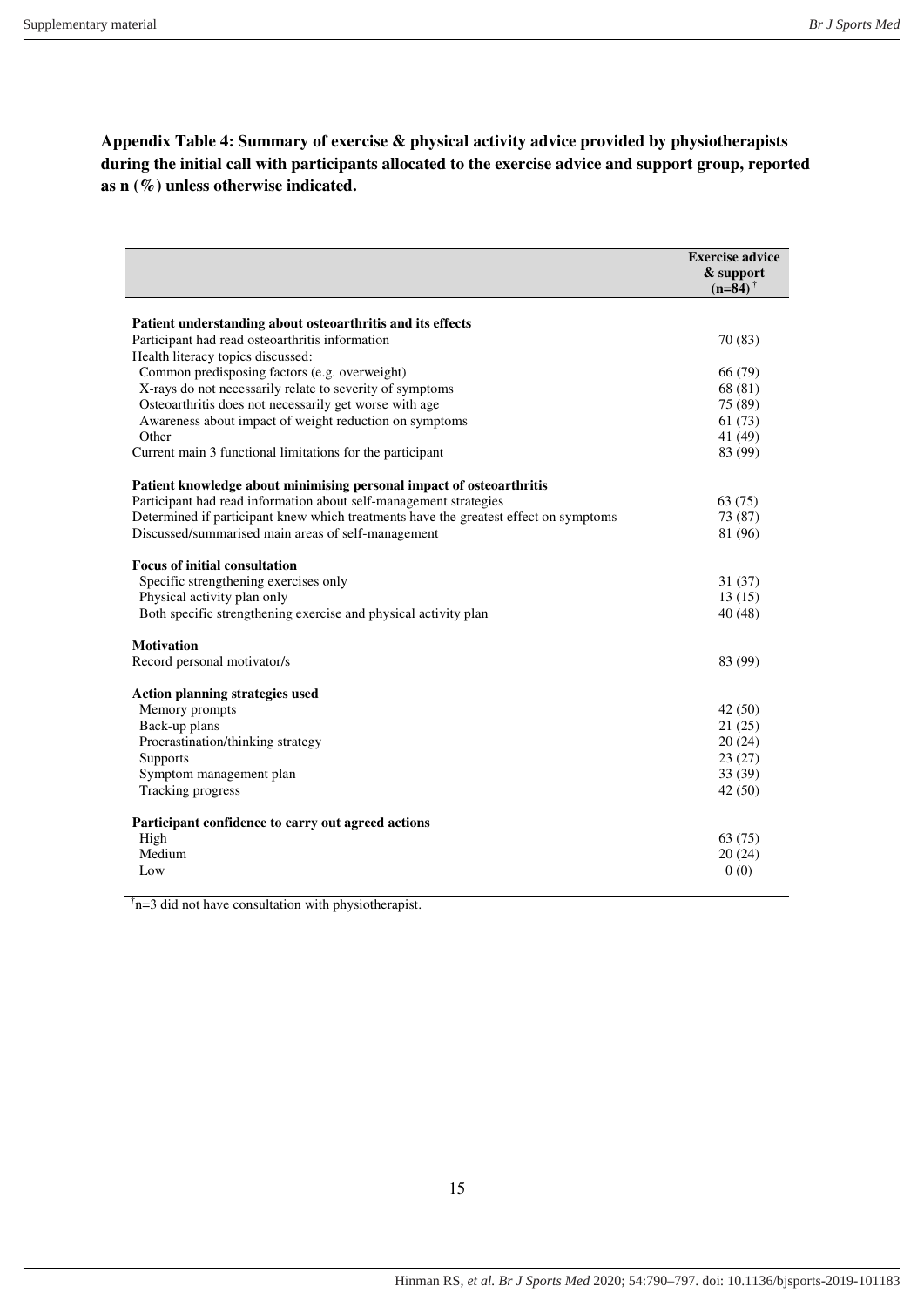|                                                                    | Exercise advice & support group<br>$(n=87)$   |           |  |
|--------------------------------------------------------------------|-----------------------------------------------|-----------|--|
|                                                                    | 6 months<br>12 months<br>$(n=81)$<br>$(n=80)$ |           |  |
| Participant-rated adherence to strengthening program <sup>1</sup>  |                                               |           |  |
| Number of prescribed exercises                                     | 7.6(2.7)                                      | 6.0(3.4)  |  |
| Number of prescribed sessions per week                             | 7.1(2.8)                                      | 5.6(3.1)  |  |
| Repetitions of prescribed exercises                                | 7.9(2.8)                                      | 6.2(3.5)  |  |
| <b>Overall</b>                                                     | 7.2(2.9)                                      | 5.4(3.5)  |  |
| Participant-rated adherence to physical activity plan <sup>†</sup> | 7.8(2.6)                                      | 6.1(3.2)  |  |
| Physiotherapist-rating of participant adherence to overall         |                                               |           |  |
| program <sup>1</sup>                                               | 7.7 (1.8)                                     | <b>NA</b> |  |

**Appendix Table 5: Participant- and physiotherapist-rated adherence to strengthening program and physical activity plan, reported as mean (standard deviation) unless otherwise stated.** 

<sup>†</sup> rated using 11-point numerical rating scale (0=strongly disagree and 10= strongly agree); <sup>‡</sup>rated using 11point numerical rating scale (0= not at all and 10= completely as instructed).

NA= not assessed at 12 months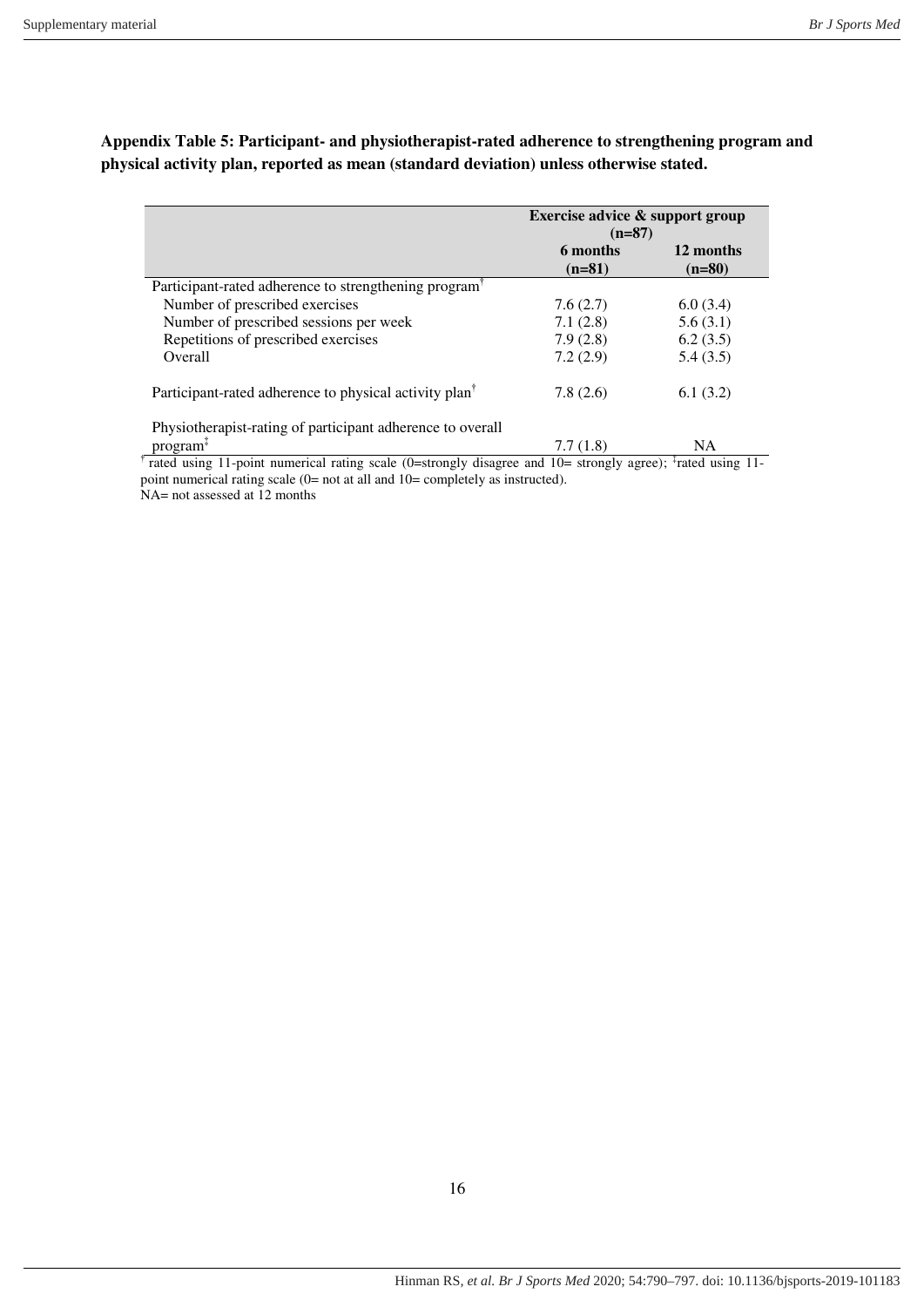|                                             |                         | 6 months                            | 12 months               |                                     |
|---------------------------------------------|-------------------------|-------------------------------------|-------------------------|-------------------------------------|
|                                             | <b>Existing service</b> | <b>Exercise advice</b><br>& support | <b>Existing service</b> | <b>Exercise advice</b><br>& support |
|                                             | $(n=79)$                | $(n=82)$                            | $(n=74)$                | $(n=82)$                            |
| <b>Adverse events:</b>                      |                         |                                     |                         |                                     |
| N reporting any adverse event               | 3(4%)                   | $8(10\%)$                           | $0(0\%)$                | 2(2%)                               |
| Ankle/foot pain                             | $0(0\%)$                | $0(0\%)$                            | $0(0\%)$                | 1(1%)                               |
| Back pain                                   | $0(0\%)$                | 3(4%)                               | $0(0\%)$                | $0(0\%)$                            |
| Knee pain                                   | 3(4%)                   | 6(7%)                               | $0(0\%)$                | 1(1%)                               |
| Knee stiffness/swelling                     | $0(0\%)$                | 1(1%)                               | $0(0\%)$                | $0(0\%)$                            |
| <b>Medication use:</b>                      |                         |                                     |                         |                                     |
| N using any medication                      | 50 (63%)                | 44 (54%)                            | 43 (58%)                | 39 (48%)                            |
| Analgesia (paracetamol<br>combinations)     | 41 (52%)                | 34 (41%)                            | 34 (46%)                | 30 (37%)                            |
| Analgesia (opioids)                         | 1(1%)                   | 1(1%)                               | 2(3%)                   | 1(1%)                               |
| Non-steroidal anti-inflammatories           | 22 (28%)                | 21 (26%)                            | 21 (28%)                | 19 (23%)                            |
| COX-2 inhibitors                            | 6(8%)                   | 3(4%)                               | 9(12%)                  | 6(7%)                               |
| Topical anti-inflammatories                 | 13 (16%)                | 15 (18%)                            | 12 (16%)                | 6(7%)                               |
| Other health professional<br>consultations: |                         |                                     |                         |                                     |
| N consulted any health professional         | 70 (89%)                | 71 (87%)                            | 69 (93%)                | 73 (89%)                            |
| General practitioner                        | 66 (84%)                | 67 (82%)                            | 66 (89%)                | 72 (88%)                            |
| Rheumatologist                              | 1(1%)                   | 2(2%)                               | 1(1%)                   | 4(5%)                               |
| Orthopaedic surgeon                         | 7(9%)                   | 10 (12%)                            | 9(12%)                  | 12(15%)                             |
| Sports physician                            | $9(11\%)$               | 5(6%)                               | 6(8%)                   | $8(10\%)$                           |
| Physiotherapist*                            | 34 (43%)                | 25 (30%)                            | 25 (34%)                | 22 (27%)                            |
| Podiatrist                                  | 18 (23%)                | 17(21%)                             | 16(22%)                 | 18 (22%)                            |
| Acupuncturist                               | 4(5%)                   | 4(5%)                               | 6(8%)                   | 4(5%)                               |

**Appendix Table 6: Adverse events, medication use and other health professional consultations according to group, presented as number (%) of participants who had events, took medication or saw professionals at least once.** 

\* excluding consultations delivered as part of exercise & advice intervention; COX-2= cyclooxygenase-2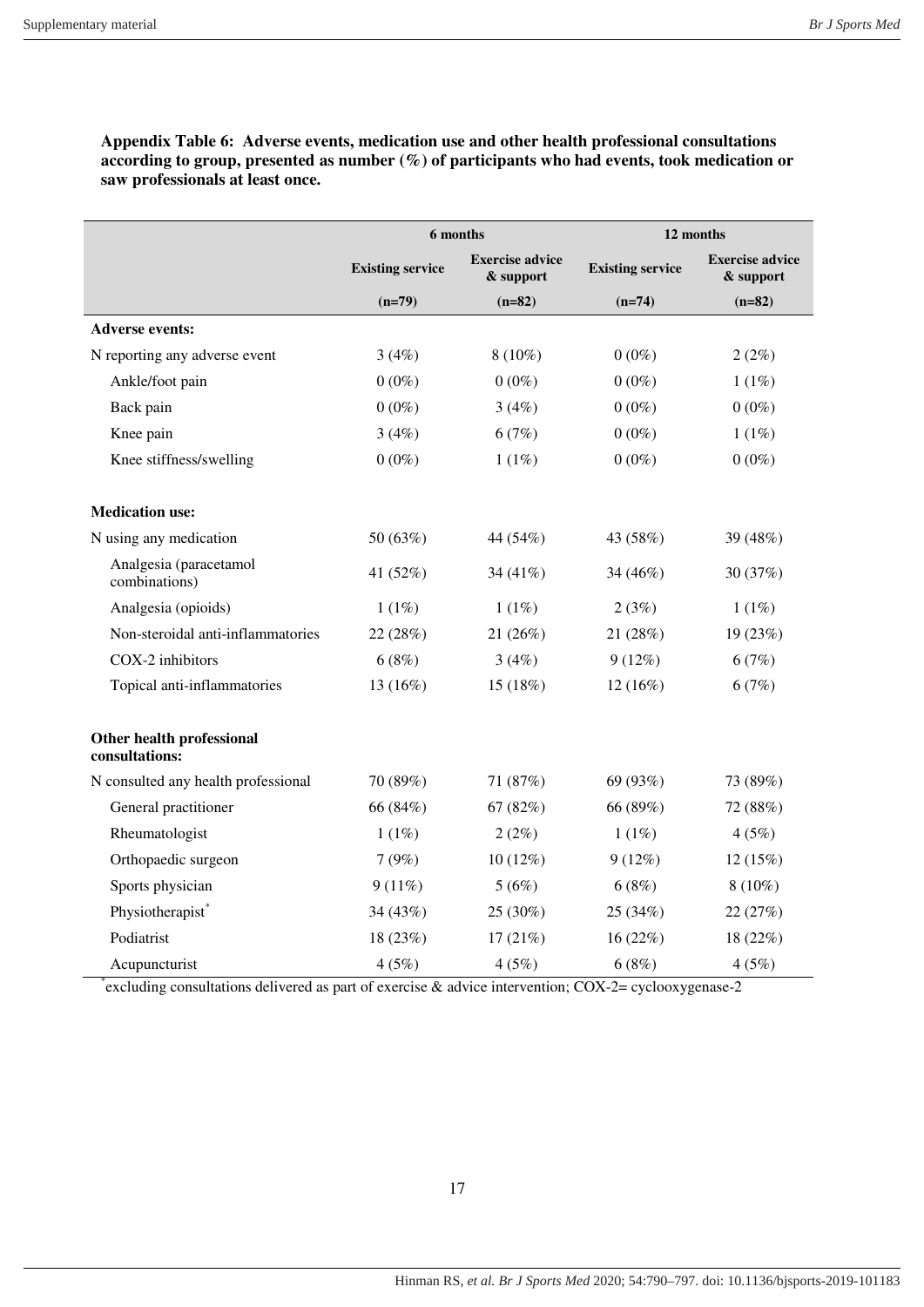|                                             | 6 months                                                       |          | 12 months               |                                     |  |
|---------------------------------------------|----------------------------------------------------------------|----------|-------------------------|-------------------------------------|--|
|                                             | <b>Exercise advice</b><br><b>Existing service</b><br>& support |          | <b>Existing service</b> | <b>Exercise advice</b><br>& support |  |
|                                             | $(n=79)$                                                       | $(n=82)$ | $(n=74)$                | $(n=82)$                            |  |
| Other health professional<br>consultations: |                                                                |          |                         |                                     |  |
| Visits to any health professional           | 5.6(5.6)                                                       | 5.1(5.5) | 6.9(8.2)                | 6.4(7.8)                            |  |
| General practitioner                        | 2.6(2.5)                                                       | 2.7(2.7) | 3.1(3.0)                | 3.6(4.2)                            |  |
| Rheumatologist                              | 0.0(0.1)                                                       | 0.1(0.4) | 0.0(0.1)                | 0.1(0.6)                            |  |
| Orthopaedic surgeon                         | 0.1(0.4)                                                       | 0.1(0.4) | 0.2(0.6)                | 0.3(1.2)                            |  |
| Sports physician                            | 0.3(0.8)                                                       | 0.1(0.7) | 0.2(0.8)                | 0.7(3.2)                            |  |
| Physiotherapist <sup>*</sup>                | 1.7(2.4)                                                       | 1.4(3.3) | 2.1(4.0)                | 1.0(2.0)                            |  |
| Podiatrist                                  | 0.7(3.4)                                                       | 0.5(1.3) | 0.5(1.0)                | 0.5(1.1)                            |  |
| Acupuncturist                               | 0.2(0.8)                                                       | 0.1(0.5) | 0.8(4.5)                | 0.2(08)                             |  |

## **Appendix Table 7: Mean (SD) health professional consultations (outside of trial interventions) per person according to group.**

\* excluding consultations delivered as part of exercise advice & support intervention.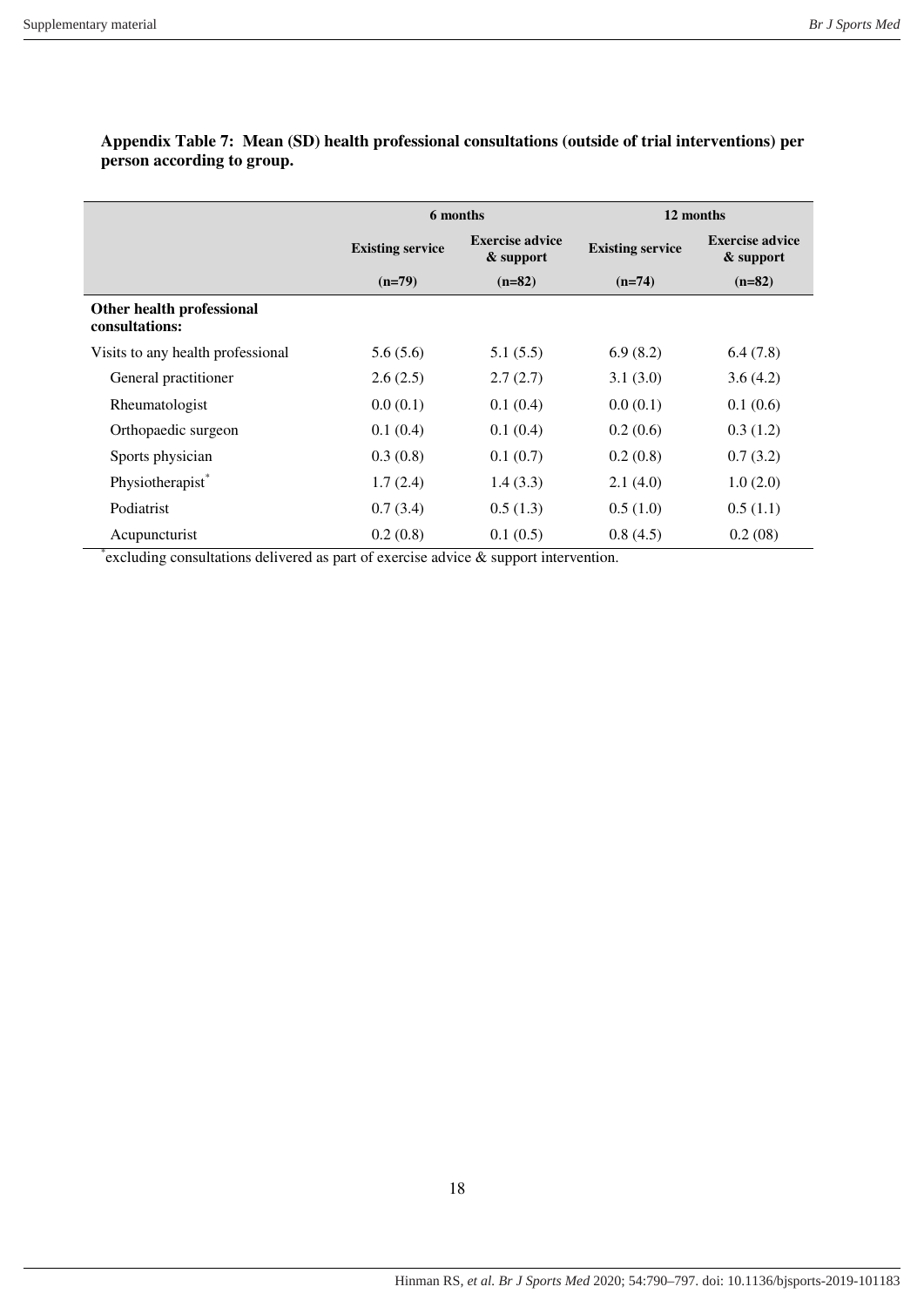|                                                                        |                                          | Mean (SD) change within groups                               |                                            |                                                   | Difference in change between groups           |                |                                               |                |  |
|------------------------------------------------------------------------|------------------------------------------|--------------------------------------------------------------|--------------------------------------------|---------------------------------------------------|-----------------------------------------------|----------------|-----------------------------------------------|----------------|--|
|                                                                        | <b>Baseline minus month 6</b>            |                                                              | <b>Baseline minus month 12</b>             |                                                   | <b>Baseline to month 6</b>                    |                | <b>Baseline to month 12</b>                   |                |  |
|                                                                        | <b>Existing</b><br>service<br>$(n=82)$ * | <b>Exercise advice</b><br>& support<br>$(n=83)$ <sup>T</sup> | <b>Existing</b><br>service<br>$(n=76)^{n}$ | <b>Exercise advice</b><br>& support<br>$(n=82)^+$ | <b>Mean difference</b><br>$(95\% \text{ CI})$ | <b>P-value</b> | <b>Mean difference</b><br>$(95\% \text{ CI})$ | <b>P-value</b> |  |
| <b>Primary outcomes</b>                                                |                                          |                                                              |                                            |                                                   |                                               |                |                                               |                |  |
| Overall average knee pain $(NRS)^{\ddagger}$                           | 1.8(2.3)                                 | 2.5(2.1)                                                     | 2.0(2.4)                                   | 2.1(2.2)                                          | 0.7(0.0, 1.4)                                 | 0.045          | $0.1$ ( $-0.6$ , $0.8$ )                      | 0.76           |  |
| Physical function (WOMAC) <sup><math>\ddagger</math></sup>             | 5.7(10.3)                                | 11.1(9.1)                                                    | 7.9(11.0)                                  | 11.1(9.6)                                         | 5.1(1.3, 8.8)                                 | 0.008          | $2.7(-1.1, 6.5)$                              | 0.16           |  |
| <b>Secondary outcomes</b>                                              |                                          |                                                              |                                            |                                                   |                                               |                |                                               |                |  |
| Pain on daily activities $(WOMAC)^{T}$                                 | 1.7(3.0)                                 | 3.1(2.4)                                                     | 2.0(2.9)                                   | 2.9(2.8)                                          | 1.3(0.4, 2.2)                                 | 0.007          | $0.7(-0.3, 1.6)$                              | 0.17           |  |
| Average pain on walking $(NRS)^{\ddagger}$                             | 1.2(2.6)                                 | 2.3(2.4)                                                     | 1.7(2.3)                                   | 2.1(2.3)                                          | 1.0(0.2, 1.8)                                 | 0.019          | $0.2$ ( $-0.6$ , $1.0$ )                      | 0.65           |  |
| Self-efficacy for pain (ASES) <sup>§</sup>                             | $-0.2(2.3)$                              | $-1.3(2.1)$                                                  | $-0.5(2.4)$                                | $-1.4(2.1)$                                       | $-1.2$ ( $-1.8$ , $-0.6$ )                    | $\leq 0.001$   | $-0.9$ ( $-1.5, -0.3$ )                       | 0.002          |  |
| Self-efficacy for function $(ASES)$ <sup>§</sup>                       | $-0.5(1.7)$                              | $-0.8(1.4)$                                                  | $-0.6(1.5)$                                | $-0.7(1.5)$                                       | $-0.2$ $(-0.7, 0.2)$                          | 0.30           | $-0.1$ $(-0.5, 0.3)$                          | 0.63           |  |
| Fear of movement (BFMS) <sup>§</sup>                                   | 1.0(3.3)                                 | 1.2(3.5)                                                     | 0.9(3.1)                                   | 0.9(3.3)                                          | $0.3$ ( $-0.7$ , 1.2)                         | 0.61           | $0.0(-1.0, 1.0)$                              | 0.97           |  |
| Physical activity (PASE) <sup>§</sup>                                  | $-12(80)$                                | $-20(72)$                                                    | $-2(80)$                                   | $-22(97)$                                         | $-11(-40, 17)$                                | 0.44           | $-26(-54, 3)$                                 | 0.080          |  |
| Barriers to physical activity (BtPAS) <sup><math>\ddagger</math></sup> | 0.2(9.8)                                 | 1.3(10.3)                                                    | 1.3(10.8)                                  | 2.5(11.7)                                         | $0.9(-2.4, 4.1)$                              | 0.60           | $1.2(-2.1, 4.4)$                              | 0.48           |  |
| Benefits of physical activity (BoPAS) <sup>§</sup>                     | 0.0(7.2)                                 | 0.5(11.7)                                                    | 0.9(8.4)                                   | 0.3(12.4)                                         | $0.1$ ( $-2.6$ , $2.8$ )                      | 0.95           | $-0.3$ $(-3.0, 2.4)$                          | 0.82           |  |
| AQoL II <sup>§</sup>                                                   | 0.0(0.1)                                 | $-0.1(0.1)$                                                  | $-0.1(0.1)$                                | 0.0(0.1)                                          | $0.0(-0.1, 0.0)$                              | 0.55           | 0.0(0.0, 0.0)                                 | 0.95           |  |

**Appendix Table 8: Change within groups, and difference in change between groups (adjusted for baseline value of outcome, gender, and physiotherapist clustering), for continuous outcomes, using complete case data.** 

NRS=numerical rating scale (0-10; higher scores indicate worse pain); WOMAC= Western Ontario and McMaster Universities Osteoarthritis Index (pain subscale 0-20; physical function subscale 0-68; higher scores indicate worse pain/function); ASES= Arthritis Self-Efficacy Scale (1-10; higher scores indicate greater self-efficacy); BFMS= Brief Fear of Movement Scale (0-24; higher scores indicating less fear of movement); PASE=Physical Activity Scale for the Elderly (0->400; higher scores indicate better physical activity); BtPAS= Barriers to Physical activity Scale (0-92; higher scores indicate greater perceived barriers); BoPAS= Benefits of Physical Activity Scale (14-70; higher scores indicate greater perceived benefits); AQoL=Assessment of Quality of Life instrument, (-0.04-1.0; higher scores indicate better quality of life).

<sup>‡</sup>For change within groups, positive changes indicate improvement. For difference in change between groups, positive differences favour exercise advice & support.

<sup>§</sup>For change within groups, negative changes indicate improvement. For difference in change between groups, negative differences favour exercise advice & support.

\* n=80 for Self-efficacy for pain, Self-efficacy for function, PASE, Health-related quality of life, 79 for Fear of movement, Barriers to physical activity, Benefits of physical activity; <sup>†</sup>n=82 for Self-efficacy for pain, Self-efficacy for function, PASE, Health-related quality of life, Fear of movement, Barriers to physical activity, Benefits of physical activity; <sup>#</sup>n=75 for Self-efficacy for pain, Self-efficacy for function, PASE, Health-related quality of life, Fear of movement, Barriers to physical activity, Benefits of physical activity;  $\ddot{i}$ =83 for Overall average knee pain, Average pain on walking.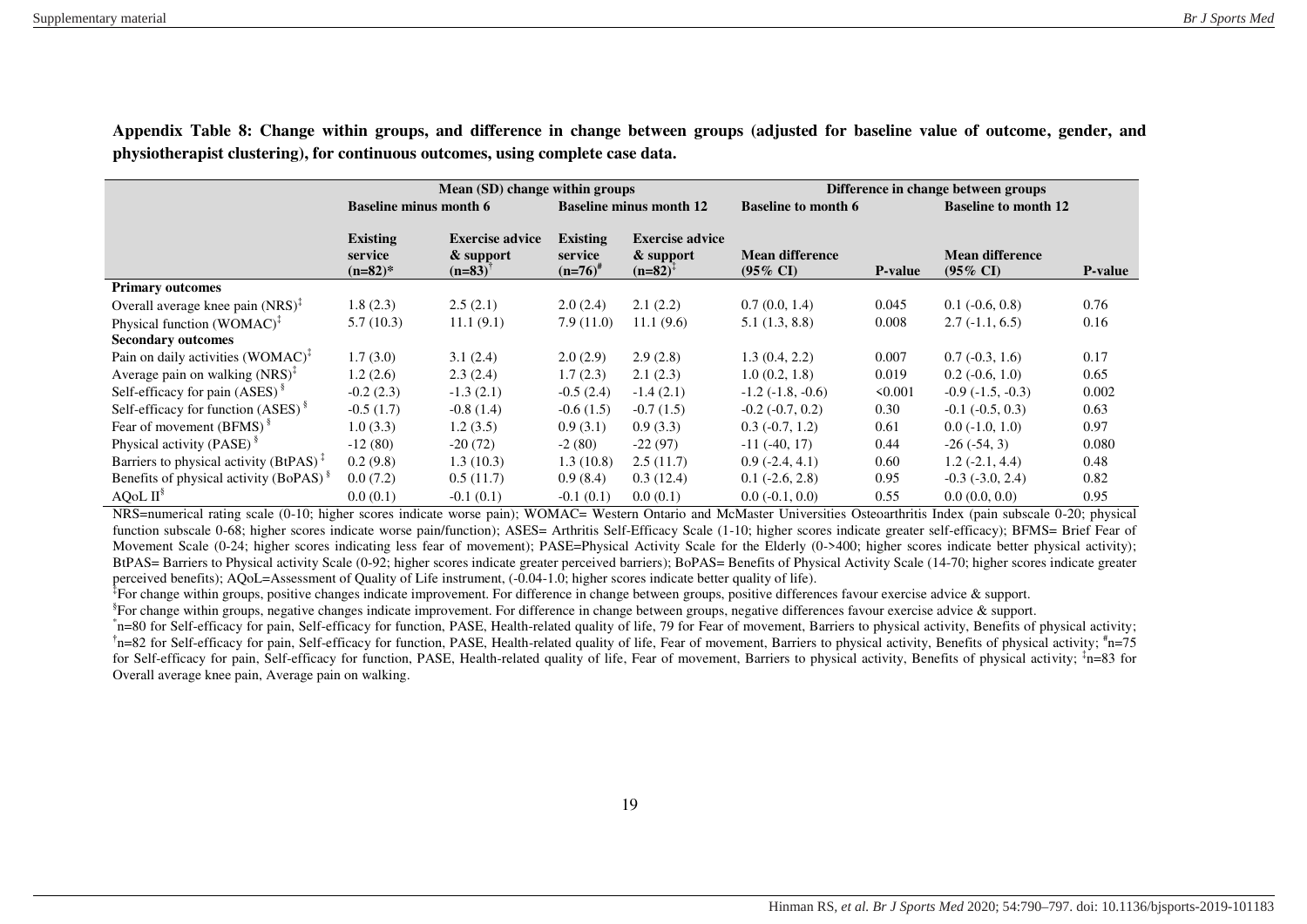|                                                                                                                                                                                     | Difference in change between groups among those who<br>would have complied with their allocated treatment |                     |                                                                              |                 |  |  |
|-------------------------------------------------------------------------------------------------------------------------------------------------------------------------------------|-----------------------------------------------------------------------------------------------------------|---------------------|------------------------------------------------------------------------------|-----------------|--|--|
|                                                                                                                                                                                     | <b>Baseline to</b><br>month 6<br><b>Mean difference</b><br>$(95\% \text{ CI})$                            | <b>P</b> -<br>value | <b>Baseline to month 12</b><br><b>Mean difference</b><br>$(95\% \text{ CI})$ | <b>P</b> -value |  |  |
| Dichotomising number of consultations (5 or more calls<br>defined as "complete adherence" to treatment)                                                                             |                                                                                                           |                     |                                                                              |                 |  |  |
| Overall average knee pain $(NRS)^{\ddagger}$                                                                                                                                        | 0.8(0.1, 1.4)                                                                                             | 0.027               | $0.1$ ( $-0.6$ , $0.9$ )                                                     | 0.74            |  |  |
| Physical function (WOMAC) <sup><math>\ddagger</math></sup>                                                                                                                          | 5.3(2.3, 8.4)                                                                                             | 50.001              | $3.0(-0.2, 6.3)$                                                             | 0.068           |  |  |
| Number of consultations as continuous (considering the<br>difference between groups when all members of the<br>treatment group receive 5 calls)                                     |                                                                                                           |                     |                                                                              |                 |  |  |
| Overall average knee pain $(NRS)^{\ddagger}$                                                                                                                                        | 0.5(0.1, 1.0)                                                                                             | 0.029               | $0.1 (-0.4, 0.6)$                                                            | 0.74            |  |  |
| Physical function (WOMAC) <sup><math>\ddagger</math></sup><br>NRS-numerical rating scale (0.10; higher scores indicate worse pain); WOMAC-Western Ontario and McMaster Universities | 3.8(1.6, 6.1)                                                                                             | $\leq 0.001$        | $2.2(-0.2, 4.6)$                                                             | 0.068           |  |  |

**Appendix Table 9: Difference in change between groups (adjusted for baseline value of outcome, gender, and physiotherapist clustering) for primary outcomes using complete case data, under the scenario of hypothetical complete adherence.** 

> NRS=numerical rating scale (0-10; higher scores indicate worse pain); WOMAC= Western Ontario and McMaster Universities Osteoarthritis Index (pain subscale 0-20; physical function subscale 0-68; higher scores indicate worse pain/function).

‡ For difference in change between groups, positive differences favour exercise advice & support.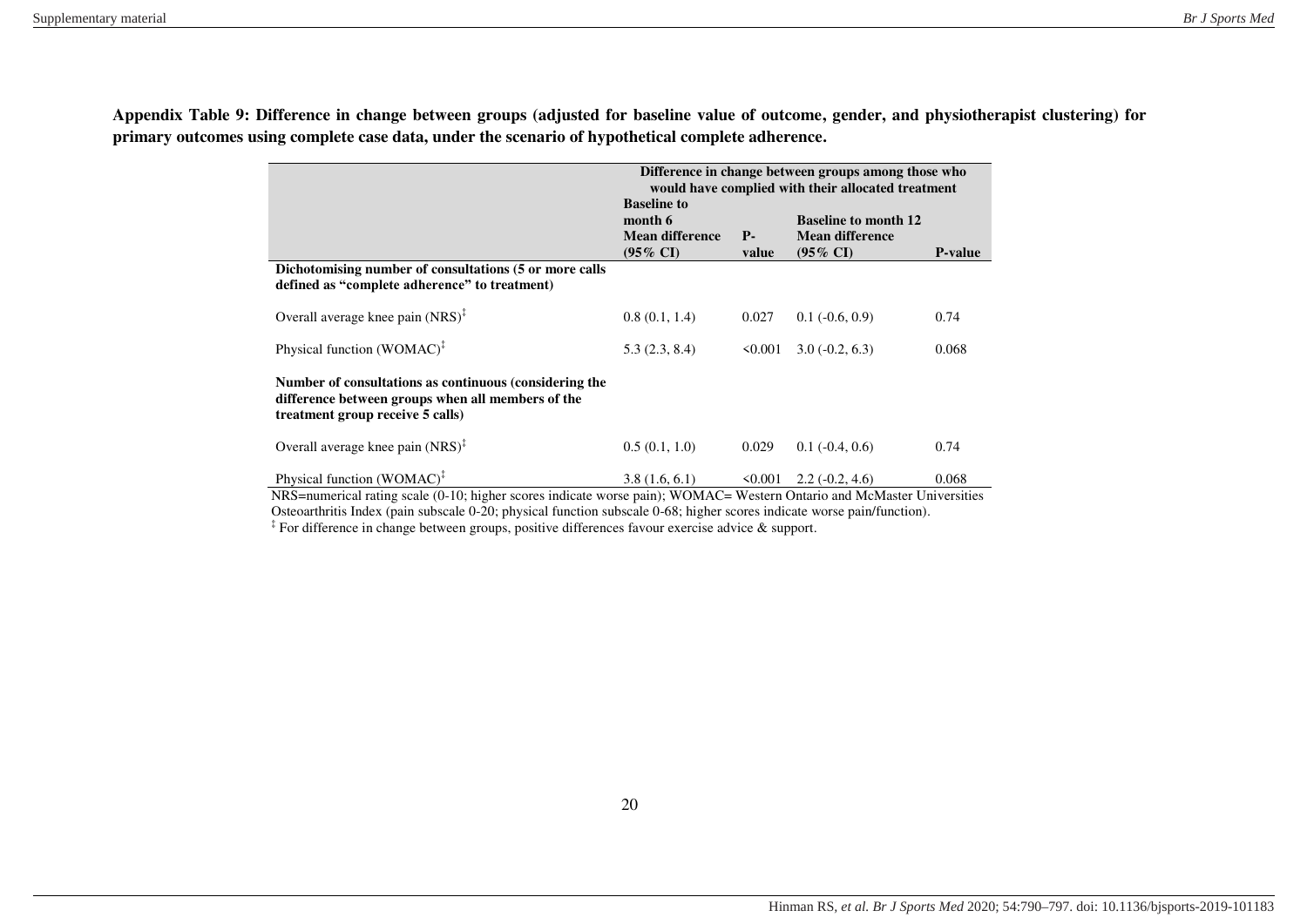**Appendix Table 10: Difference in change between groups (adjusted for baseline value of outcome, gender, and physiotherapist clustering) for primary outcomes using complete case data, under the scenario of hypothetical complete adherence, adjusting for the number of physiotherapist visits recorded by both groups outside of those delivered as part of the exercise advice and support intervention protocols.** 

|                                                                                                                                                                                     | Difference in change between groups among those who<br>would have complied with their allocated treatment                                                                                         |        |                          |       |  |  |  |
|-------------------------------------------------------------------------------------------------------------------------------------------------------------------------------------|---------------------------------------------------------------------------------------------------------------------------------------------------------------------------------------------------|--------|--------------------------|-------|--|--|--|
|                                                                                                                                                                                     | <b>Baseline to</b><br>month 6<br><b>Baseline to month 12</b><br><b>Mean difference</b><br><b>Mean difference</b><br>$P-$<br>$(95\% \text{ CI})$<br>$(95\% \text{ CI})$<br><b>P-value</b><br>value |        |                          |       |  |  |  |
| Dichotomising number of consultations (5 or more calls<br>defined as "complete adherence" to treatment)                                                                             |                                                                                                                                                                                                   |        |                          |       |  |  |  |
| Overall average knee pain $(NRS)^{\ddagger}$                                                                                                                                        | 0.8(0.1, 1.5)                                                                                                                                                                                     | 0.028  | $0.1$ ( $-0.7, 0.8$ )    | 0.85  |  |  |  |
| Physical function (WOMAC) <sup>‡</sup>                                                                                                                                              | 5.6(2.5, 8.7)                                                                                                                                                                                     | 50.001 | 3.7(0.3, 7.1)            | 0.031 |  |  |  |
| Number of consultations as continuous (considering the<br>difference between groups when all members of the<br>treatment group receive 5 calls)                                     |                                                                                                                                                                                                   |        |                          |       |  |  |  |
| Overall average knee pain $(NRS)^{\ddagger}$                                                                                                                                        | 0.6(0.1, 1.1)                                                                                                                                                                                     | 0.030  | $0.1$ ( $-0.5$ , $0.6$ ) | 0.85  |  |  |  |
| Physical function (WOMAC) <sup><math>\ddagger</math></sup><br>NRS=numerical rating scale (0-10; higher scores indicate worse pain); WOMAC= Western Ontario and McMaster Universitie | 4.0(1.8, 6.3)                                                                                                                                                                                     | 50.001 | 2.7(0.2, 5.2)            | 0.031 |  |  |  |

NRS=numerical rating scale (0-10; higher scores indicate worse pain); WOMAC= Western Ontario and McMaster Universities Osteoarthritis Index (pain subscale 0-20; physical function subscale 0-68; higher scores indicate worse pain/function). ‡ For difference in change between groups, positive differences favour exercise advice & support.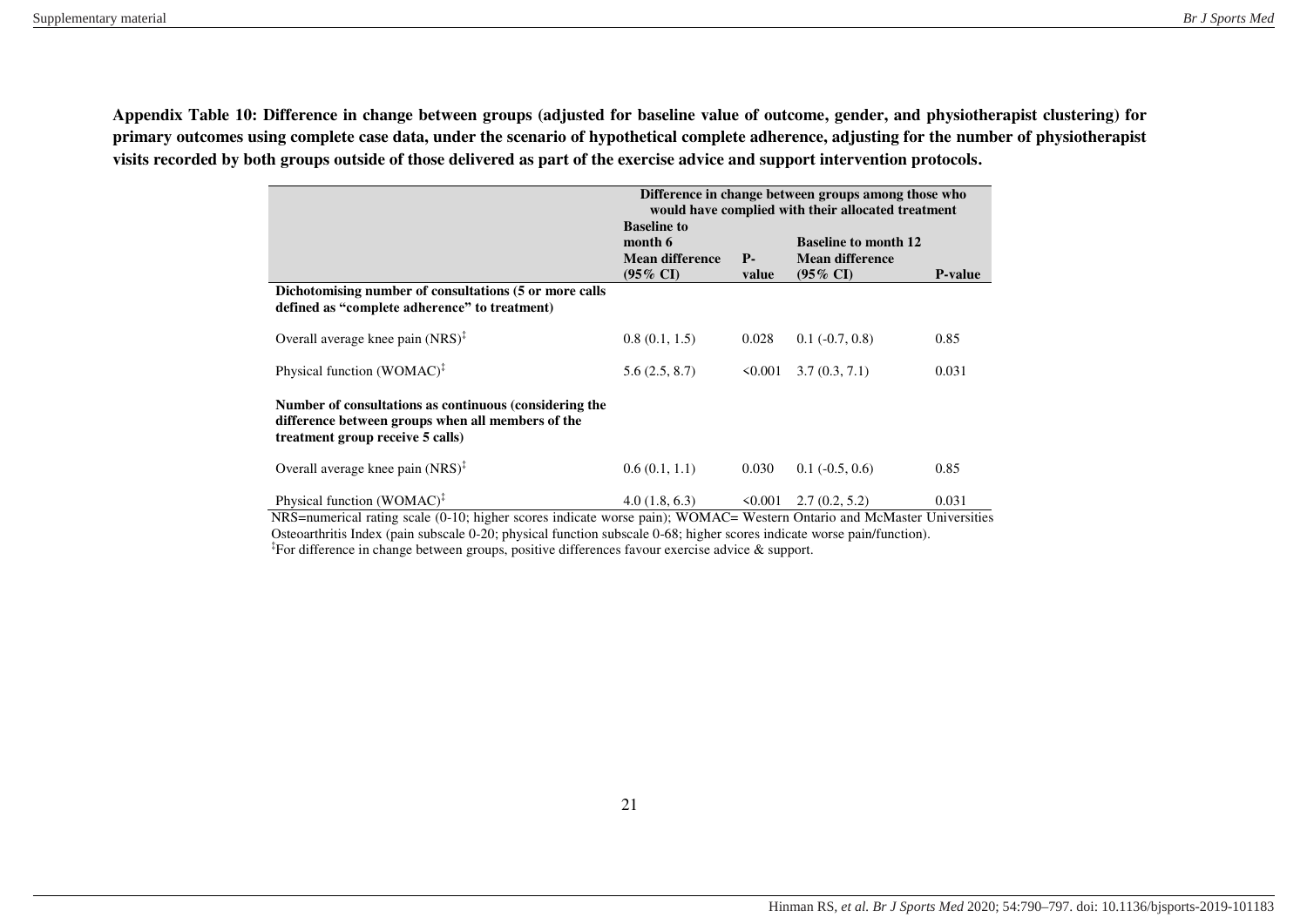**Appendix Table 11: Number (percentage) of participants reporting global improvement, and satisfaction, with exercise advice relative to the existing service (adjusted for physiotherapist clustering and gender), using complete case data.** 

|                                  |                                        | Month 6                                            |                                            |                                                 |                                   |               |                                        | Month 12                                           |                                            |                                                 |                                   |              |
|----------------------------------|----------------------------------------|----------------------------------------------------|--------------------------------------------|-------------------------------------------------|-----------------------------------|---------------|----------------------------------------|----------------------------------------------------|--------------------------------------------|-------------------------------------------------|-----------------------------------|--------------|
|                                  | <b>Existing</b><br>service<br>$(n=88)$ | <b>Exercise</b><br>advice<br>& support<br>$(n=87)$ | <b>Odds Ratio</b><br>$(95\% \text{ CI})^*$ | <b>Risk Difference</b><br>$(95\% \text{ CI})^*$ | <b>NNT</b><br>$(95\% \text{ CI})$ | $P-$<br>value | <b>Existing</b><br>service<br>$(n=88)$ | <b>Exercise</b><br>advice &<br>support<br>$(n=87)$ | <b>Odds Ratio</b><br>$(95\% \text{ CI})^*$ | <b>Risk Difference</b><br>$(95\% \text{ CI})^*$ | <b>NNT</b><br>$(95\% \text{ CI})$ | Р-<br>value  |
| Improved overall                 | 17/80 (21)                             | 49/82 (60)                                         | 5.7(2.9, 11.2)                             | 39.4 (25.9, 52.8)                               | 3(2, 4)                           | $\leq 0.001$  | 26/75(35)                              | 39/82 (48)                                         | 1.7(0.9, 3.5)                              | $13.4(-3.1, 30.0)$                              | $8(4, -33)$                       | 0.11         |
| Improved pain <sup>†</sup>       | 15/80 (19)                             | 49/82 (60)                                         | 6.8(3.5, 13.4)                             | 42.1(29.2, 54.9)                                | 3(2, 4)                           | 50.001        | 27/75(36)                              | 40/82(49)                                          | 1.8(0.9, 3.6)                              | $13.5(-3.5, 30.6)$                              | $8(4, -29)$                       | 0.12         |
| Improved function†               | 17/80 (21)                             | 48/82 (59)                                         | 5.3(2.7, 10.3)                             | 37.4(24.1, 50.7)                                | 3(2, 5)                           | 50.001        | 22/75(29)                              | 41/82(50)                                          | 2.4(1.3, 4.3)                              | 20.6(7.6, 33.5)                                 | 5(3, 14)                          | 0.002        |
| Increased activity               | 25/80(31)                              | 53/82 (65)                                         | 4.0(2.4, 6.8)                              | 33.4(22.1, 44.6)                                | 3(3, 5)                           | $\leq 0.001$  | 29/75 (39)                             | 46/82(56)                                          | 2.0(1.2, 3.6)                              | 17.5(4.2, 30.9)                                 | 6(4, 24)                          | 0.010        |
| Satisfied with care <sup>9</sup> | 32/80(40)                              | 76/82 (93)                                         | 18.7(7.3, 47.7)                            | 52.5 (40.3, 64.7)                               | 2(2, 3)                           | $\leq 0.001$  | 35/75(47)                              | 70/82(85)                                          | 6.6(2.8, 15.9)                             | 38.6 (23.9, 53.4)                               | 3(2, 5)                           | $\leq 0.001$ |

<sup>+</sup>Rated using 7-point scales with terminal descriptors of 'much worse' to 'much better', with those indicating 'moderately better' or 'much better' classified as improved.

‡ Rated using a 7-point scale with terminal descriptors of 'much less' to 'much more', with those indicating 'moderately more' or 'much more' classified as increased.

<sup>§</sup>Rated using a 7-point scale with terminal descriptors of 'extremely unsatisfied' and 'extremely satisfied', with those indicating 'moderately satisfied or 'extremely satisfied classified as satisfied.

\* Odds ratios >1 and risk differences > 0 favour exercise advice & support

| $NNT =$<br>needed<br>number<br>to. | trea |
|------------------------------------|------|
|------------------------------------|------|